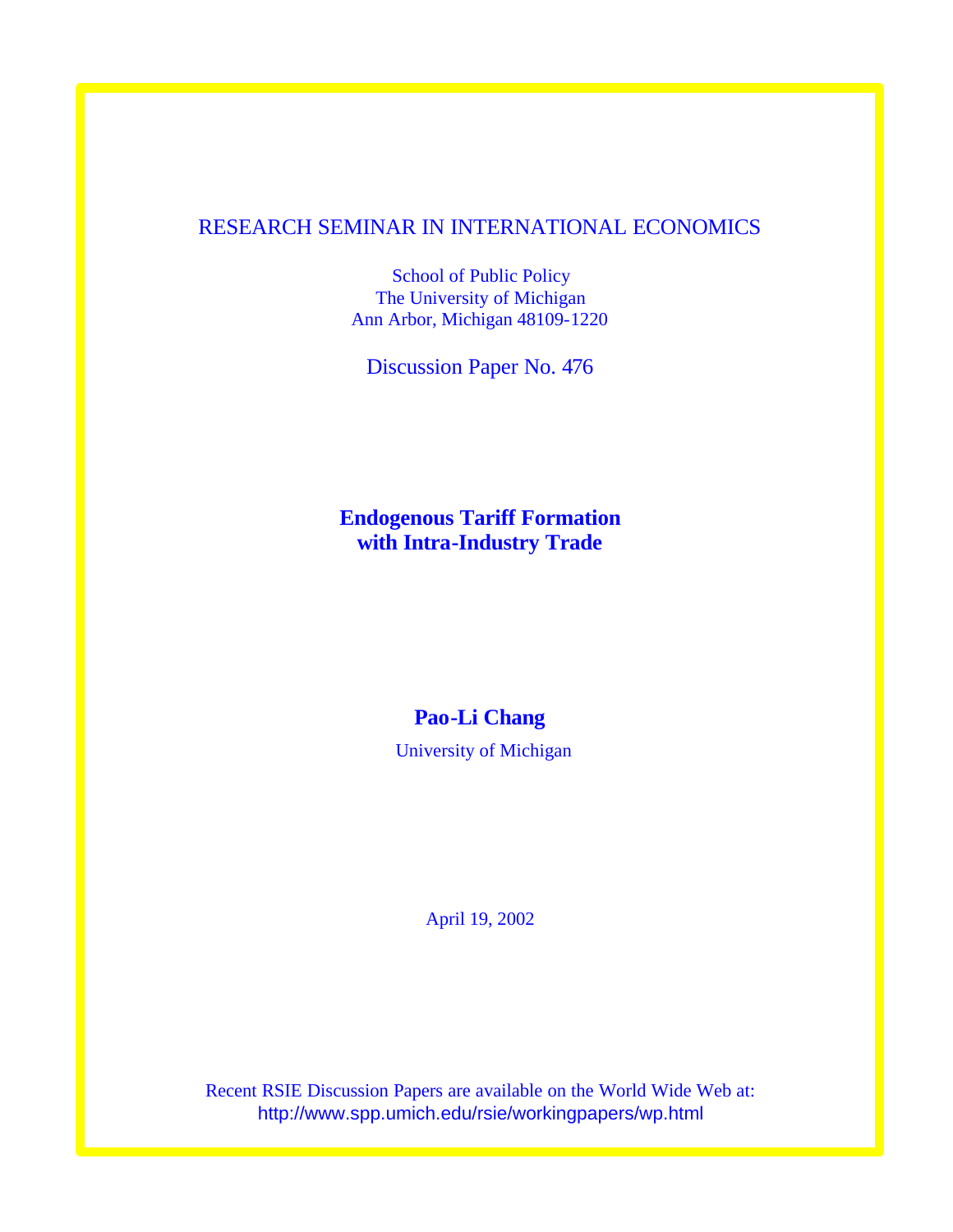# Endogenous Tariff Formation with Intra-Industry Trade

Pao-Li Chang∗†

Department of Economics, University of Michigan

April 19, 2002

#### Abstract

Previous theoretical contributions on endogenous tariff formation have focused on trade models with homogeneous goods and constant returns to scale. This paper investigates the political equilibrium of trade policy when economic structure is instead characterized by differentiated products and increasing returns to scale and there exists intra-industry trade. The result shows that endogenous tariffs are positive for all industries with non-negligible shares of world production. However, the level of protection is less than the optimal tariff that would otherwise be imposed by a benevolent government in an unorganized industry, and higher in an organized industry. The protection provided to all unorganized (organized) industries increases (falls) with the relative weight the government attaches to aggregate welfare vis- $\grave{a}$ -vis campaign contributions and falls with the fraction of the population that belongs to a lobby group. The model also indicates that the endogenous tariff level in an organized industry might be explosive. The higher is the fraction of the population represented by a lobby and the higher is the weight on aggregate welfare in the government's objective function, the smaller is the possibility for such an explosive tariff.

Keywords: endogenous tariff; intra-industry trade

JEL classification: F12; F13

<sup>∗</sup>Correspondence to: Pao-Li Chang, Department of Economics, University of Michigan, Ann Arbor, MI 48109-1220. TEL: (734) 936-3733. Email: cpauline@umich.edu

<sup>&</sup>lt;sup>†</sup>The financial support of Dissertation Fellowships from the Chiang Ching-kuo Foundation for International Scholarly Exchange (USA) is gratefully acknowledged. I wish to thank Alan Deardorff for his helpful comments and suggestions. All remaining errors are mine.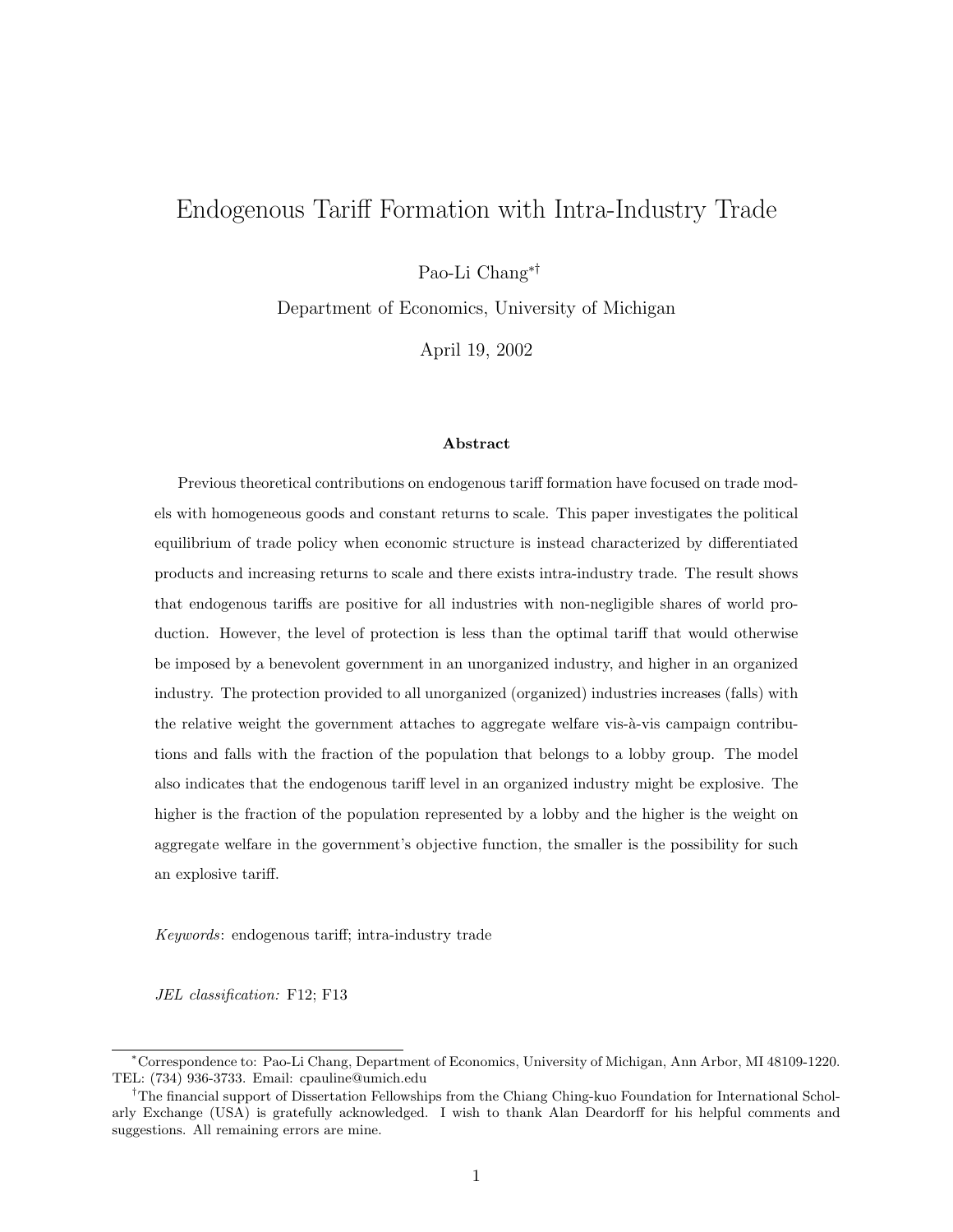## 1 Introduction

In order to reconcile the discrepancy between the well-embraced doctrine of "free" trade in theory and the prevalence of trade restrictions among nations in practice, the literature of endogenous trade policy has proposed "politics" as the missing element. When "politics" is introduced into conventional trade models, the best policy for a country in general is not necessarily pursued; instead, a policy that solicits the most political support or survives in the political competition process might be adopted. This endogenous trade policy determination process has been modelled theoretically and documented empirically by a large and distinguished literature developed over the years. For a comprehensive survey of this literature, the readers are referred to Rodrik (1995), among others.

Previous theoretical contributions on endogenous determination of trade policy have focused on models with homogeneous goods and constant returns to scale. The two major trade models which are used most frequently are the Heckscher-Ohlin model (Magee et al. (1989), Mayer (1984)) and the Ricardo-Viner model (Findlay and Wellisz (1982), Hillman (1989), Grossman and Helpman (1994)). Thus the trade structure that underlies the alternative specifications of political process introduced by these papers is restricted to one-way trade. It is therefore interesting to see what the pattern of endogenous trade policy would look like when the economic structure is instead characterized by differentiated products and increasing returns to scale and there exists intra-industry trade.

The optimal trade policy for a country under monopolistic competition has been studied by Gros (1987) and Flam and Helpman (1987), among others. Gros (1987) used Krugman's (1980) model and showed that even a small country has an optimal positive tariff, which equals the proportional markup used by monopolistically competitive producers. When the model is broadened to include both a homogeneous and a differentiated sector, Flam and Helpman (1987) showed that a small tariff is welfare improving, but that other industrial policies' welfare consequences depend on details of the production structure and the sectoral interlinkages through factor markets and preferences.

To investigate the political equilibrium of trade policy when countries are characterized by monopolistic competition and intra-industry trade, this paper embeds the Krugman (1980) model into the Ricardo-Viner specific-factors model and uses the campaign contribution approach of Grossman and Helpman (1994) to derive the endogenous tariff equilibrium.

The result shows that when the number of varieties produced at home relative to the rest of the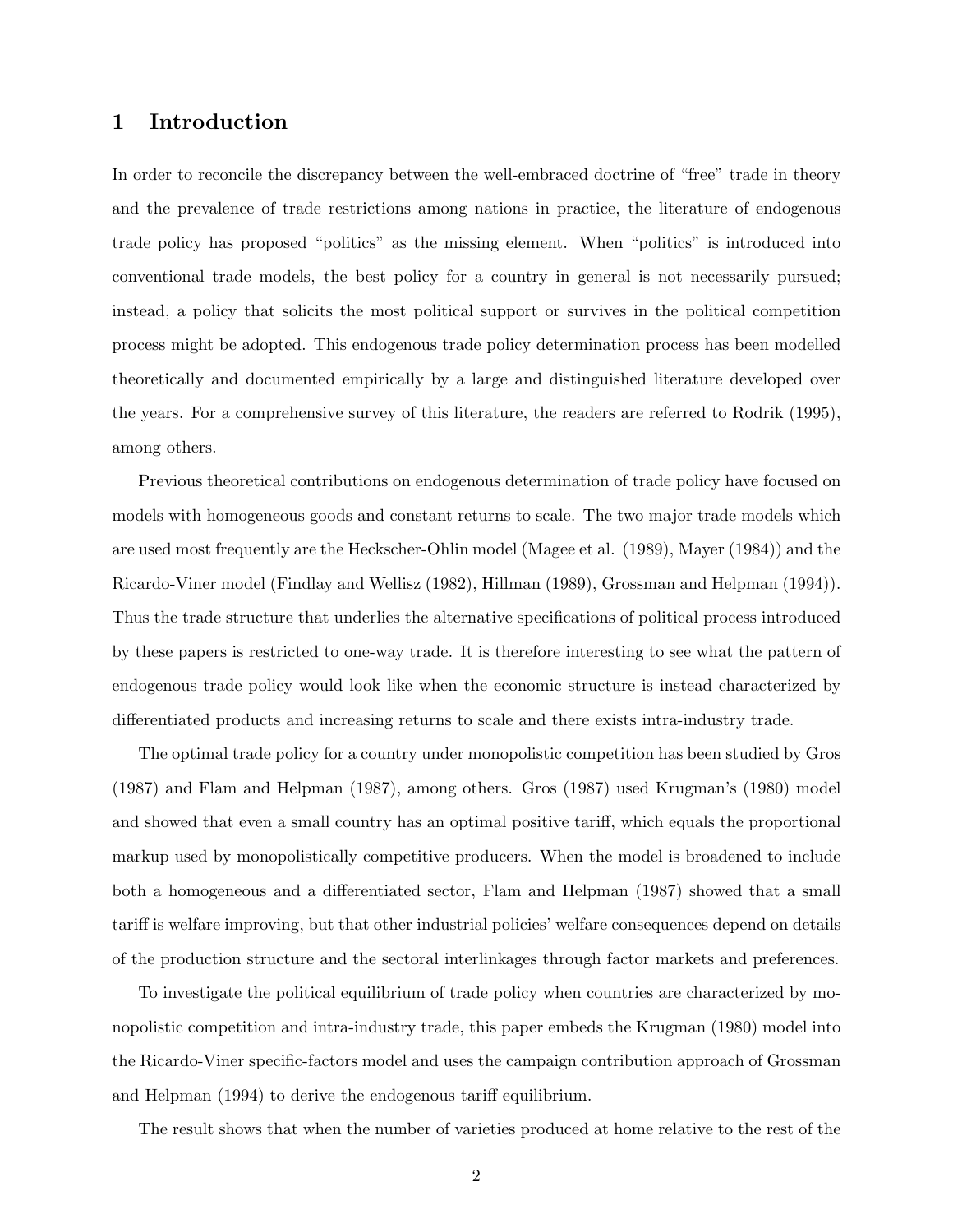world in an industry is negligible, the industry can not secure any import protection, regardless of whether the government has the national interest in mind or is politically motivated. In general, as the number of varieties produced at home relative to the rest of the world in an industry decreases, the endogenous tariff decreases. In other words, a larger industry will receive higher protection, regardless of whether the industry is represented by a lobby group or not. In Grossman and Helpman (1994), however, this is only true for organized sectors. When an organized sector has a larger domestic output relative to imports, it is protected by higher import tariffs. The size effect works in the opposite direction if the sector is unorganized. The larger is an unorganized industry relative to its imports, the bigger is the magnitude of negative protection (import subsidies) it will receive.

Furthermore, it is shown that the endogenous protection pattern that emerges from this study actually parallels that of Grossman and Helpman (1994) very much, if we adjust for the difference in the benchmark (optimal) tariff levels, which are free trade in Grossman and Helpman (1994) for a small competitive economy and positive tariffs in the current study with monopolistic competition. Under both economic structures, the protection levels for organized sectors are higher than the benchmark level while they are lower than the benchmark level for all unorganized sectors. As the government places less weight on aggregate welfare relative to campaign contributions, the more will the endogenous tariff levels in both organized and unorganized sectors diverge from the benchmark tariff level. Otherwise, they will converge toward the benchmark. Moreover, it is also true under both economic structures that protection levels in all sectors decrease with the fraction of the population that belongs to a lobby group. Overall, therefore, we can conclude that the endogenous protection pattern under monopolistic competition with intra-industry trade compares similarly to that of perfect competition with inter-industry trade once we adjust for the difference in their benchmark optimal tariff levels.

This study also indicates that with monopolistic competition and intra-industry trade, the endogenous tariff level in an *organized* industry might be unbounded in some parameter setup. This happens when a condition in the model holds, which depends on such demand and political parameters as the elasticity of substitution among varieties in the industry, the fraction of the population that is represented by a lobby, and the weight that the government places on aggregate welfare relative to campaign financing. The higher is the fraction of the population that is represented by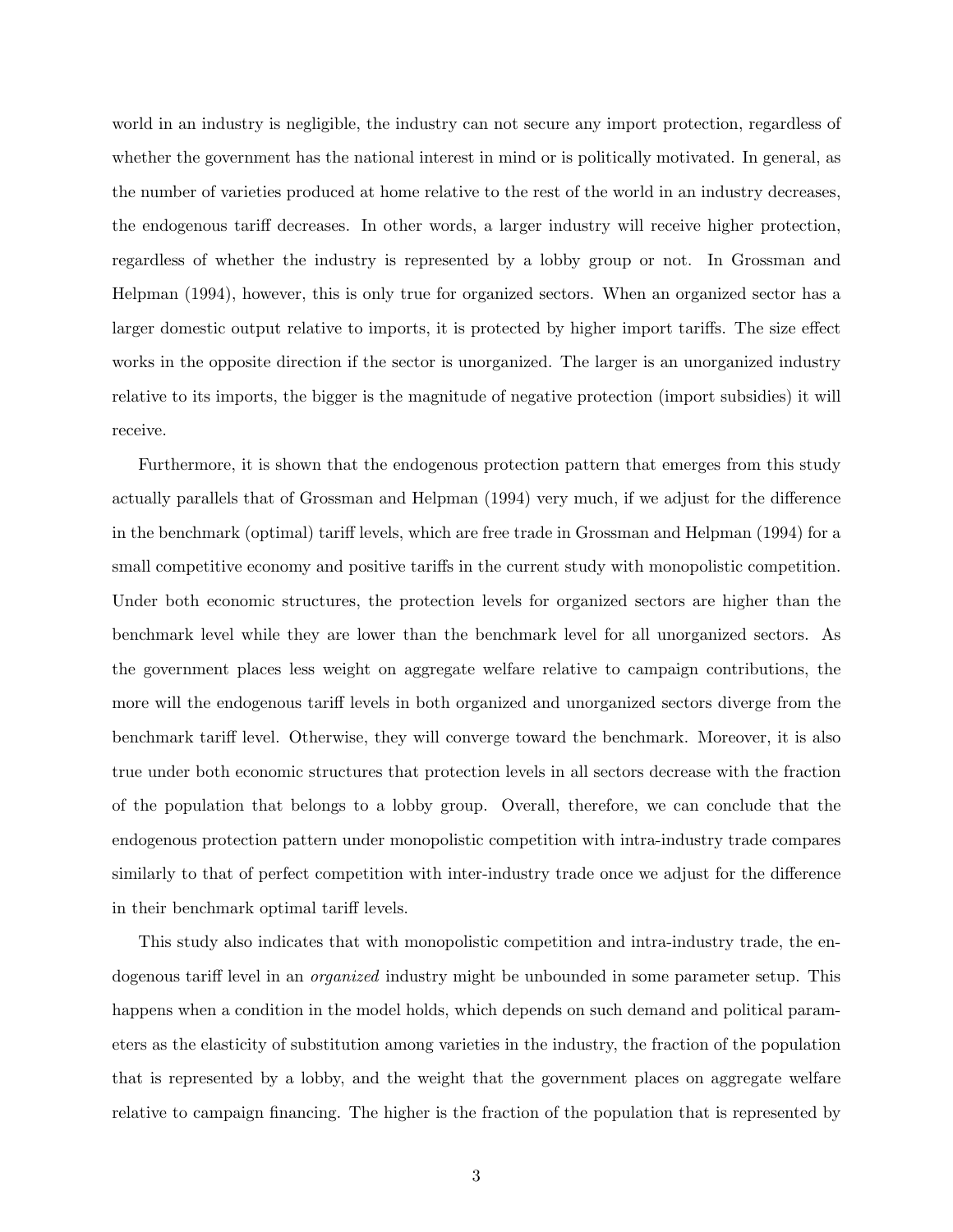a lobby and the higher is the weight on aggregate welfare in the government's objective function, the smaller is the possibility for such an explosive tariff.

The rest of the paper is organized as follows. Section 2 lays out the preference and production structure of the model and derives the corresponding equations in the political framework of Grossman and Helpman (1994). Section 3 then investigates the protection pattern for intra-industry trade in both the "small" industry case and the general case. Concluding remarks are collected in Section 4.

### 2 The Model

Suppose that a country is populated by individuals with identical preferences but different factor endowments. On the preference side, each individual maximizes utility given by

$$
U = X_0 + \sum_{i}^{n} U_i(X_i)
$$

where  $X_0$  is the consumption of homogeneous good 0 and  $X_i$  is an index of consumption of differentiated goods in industry  $i, i = 1, 2, \ldots, n$ . The homogeneous good is taken as numeraire, with a world and domestic price equal to 1. The index of consumption of differentiated goods in industry i takes the usual Dixit-Stiglitz form:

$$
X_i = \left(\sum_{k=1}^{m_i} x_{ik}^{\rho_i} + \sum_{k=1}^{m_i^*} x_{ik}^*^{\rho_i}\right)^{1/\rho_i} \qquad 0 < \rho_i < 1
$$

where  $x_{ik}$   $(x_{ik}^*)$  is the consumption of domestic (foreign) variety k of good i and  $m_i$   $(m_i^*)$  is the number of varieties of good i produced at home (abroad). The price index for a differentiated good i is

$$
P_i = \left(\sum_{k=1}^{m_i} p_{ik}^{1-\sigma_i} + \sum_{k=1}^{m_i^*} p_{ik}^{*1-\sigma_i}\right)^{1/1-\sigma_i} \tag{1}
$$

where  $p_{ik}$   $(p_{ik}^*)$  is the consumer price at home for domestic (foreign) variety k of good i and  $\sigma_i = \frac{1}{1-1}$  $\frac{1}{1-\rho_i} > 1$  is the elasticity of substitution among different varieties of good *i*. For simplicity,  $U_i$ is assumed to take the form of  $E_i$   $ln X_i$ , which amounts to assuming that an individual allocates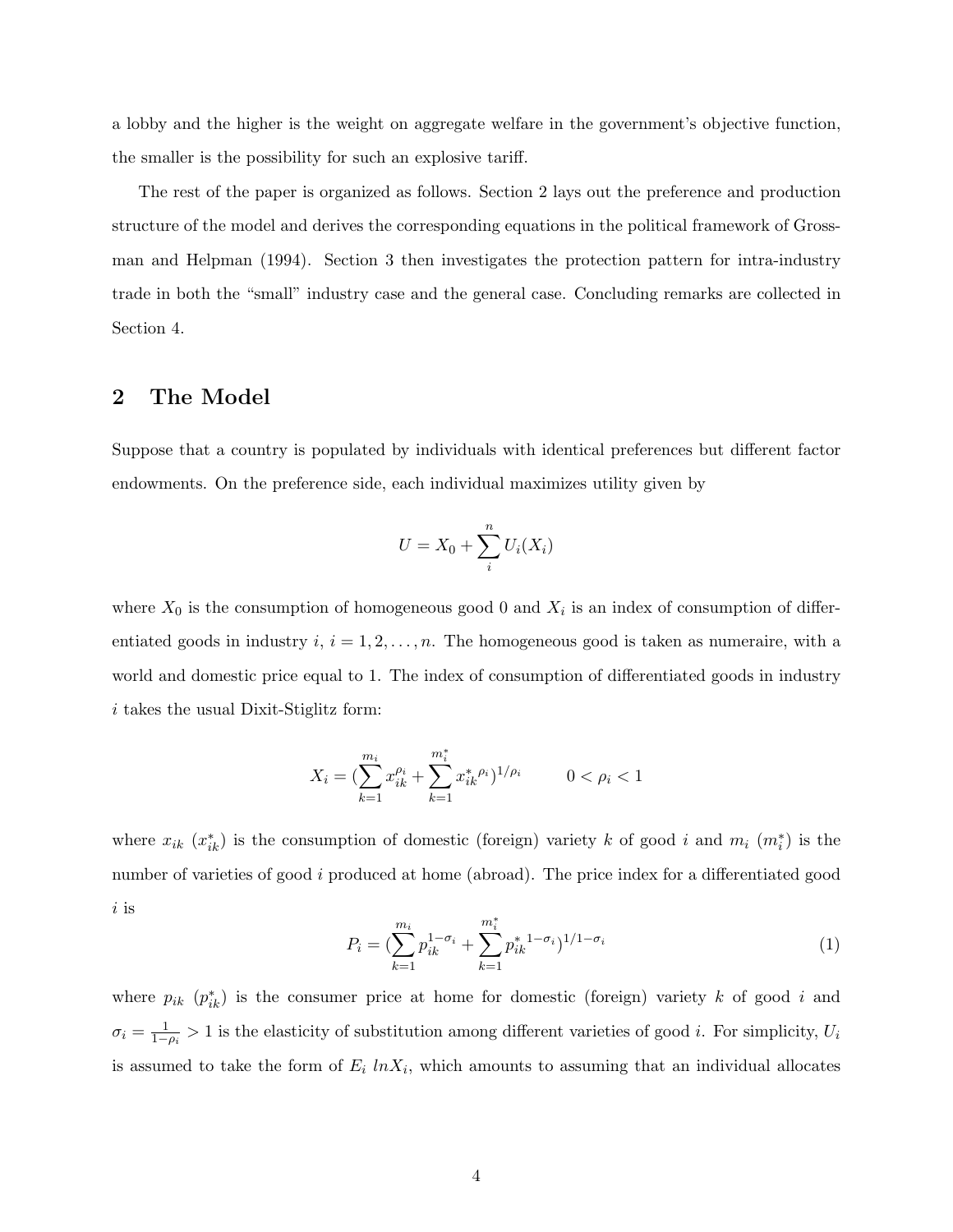a fixed amount of expenditure  $E_i$  for good  $i$ .<sup>1</sup> The rest of the world is assumed to share the same preference structure.

On the production side, the homogeneous good is assumed to be manufactured from labor alone with constant returns to scale and a unit labor requirement equal to 1. It is produced both at home and abroad, and is traded freely and costlessly. Therefore, the wage is equal to 1 universally.<sup>2</sup> Production of the differentiated goods requires labor and a sector-specific input. Each variety of the differentiated good *i* is assumed to require a fixed amount of the sector-specific factor  $k_i$  in order to produce at all; after that, there is a constant unit labor requirement,  $a_i$ . Assume that there are a large number of varieties (home and foreign combined) available to the consumer. Then given the preferences specified above, each variety's producer faces an approximately constant elasticity of demand, equal to  $\sigma_i$ . With profit maximization, each domestic variety's producer charges the same price:

$$
p_{ik} = p_i = \frac{a_i \sigma_i}{\sigma_i - 1}.
$$
\n<sup>(2)</sup>

The sector-specific factors in this country are assumed to be available in inelastic supply  $(\bar{K}_i, i =$  $1, 2, \ldots, n$ . Therefore, the size of a differentiated-good industry in a country is predetermined by the amount of the sector-specific factor that the country is endowed with. That is, the number of varieties produced at home in industry i would be  $m_i = \overline{K}_i/k_i$ . It is assumed that the technology abroad to produce the differentiated products is the same as that at home, so any difference in the consumer price of a variety from home and from abroad would reflect only government intervention and nothing else. That is,

$$
p_{ik}^* = p_i^* = \tau_i \ p_i \qquad \tau_i \ge 0 \tag{3}
$$

where  $\tau_i$  is the government intervention in sector *i*. For example, in the case of an import tariff,  $\tau_i$ is one plus its ad valorem value.

In the presence of intra-industry trade, an export subsidy (tax) would help (hurt) the domestic firms in the same way that an import tariff (subsidy) would. The former expands (shrinks) the domestic firms' market shares in the export market, while the latter expands (shrinks) them in

<sup>&</sup>lt;sup>1</sup>To see this, note that by the first order condition, it holds that  $\frac{\partial U}{\partial X_0} = \lambda P_0$  or  $\lambda = 1$ . Similarly,  $\frac{\partial U}{\partial X_i} = \lambda P_i$ , or  $\frac{E_i}{X_i} = P_i$ . It follows that  $E_i = P_i X_i$ .

<sup>&</sup>lt;sup>2</sup>In this setup, the presence of the homogeneous good ties down the relative producer prices of the differentiated goods from home and abroad, and hence eliminates possible terms of trade effects from import tariffs or subsidies that are applied to these goods. This point has been suggested by Helpman and Krugman (1989, p. 140) in a similar structure.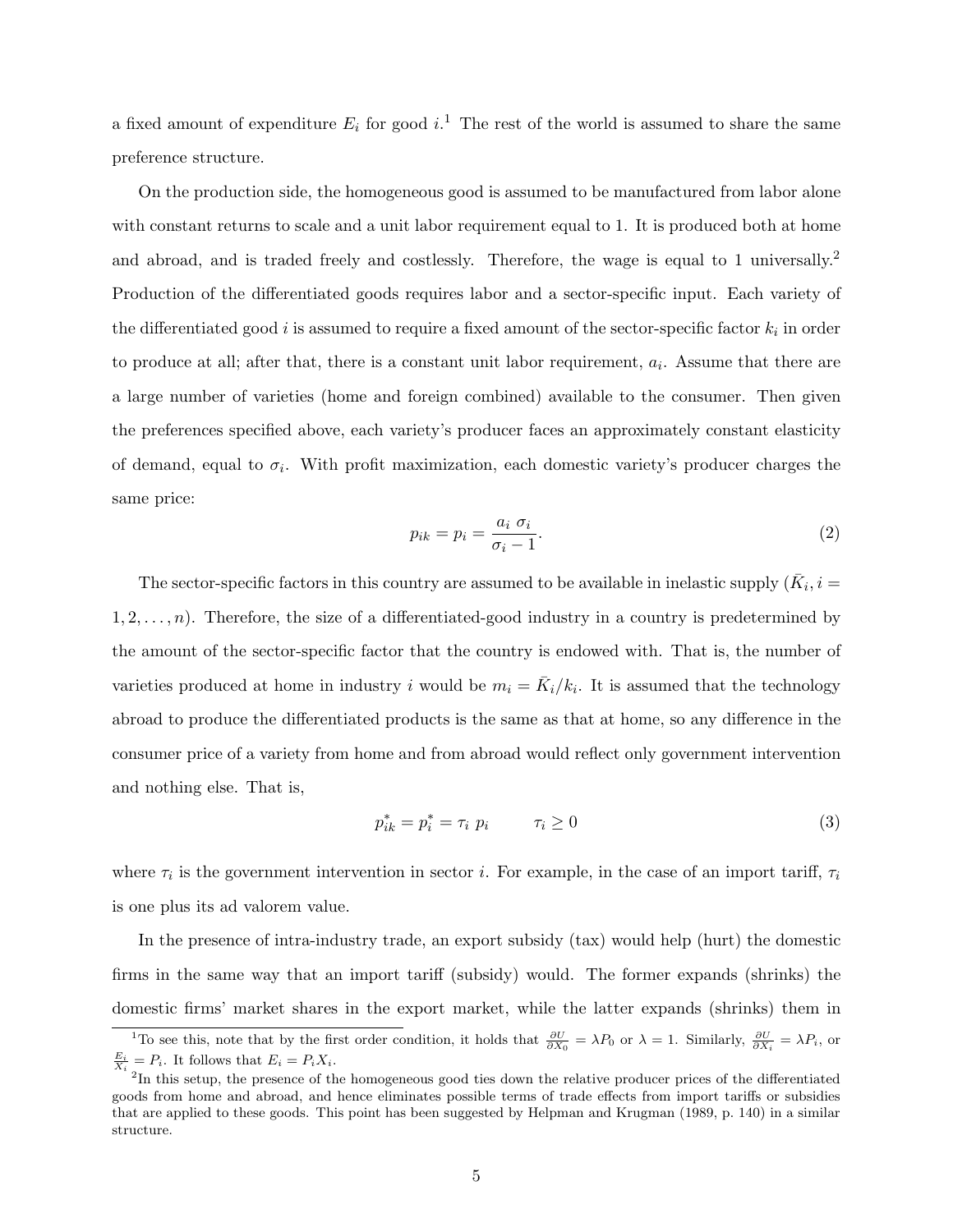the domestic market. This study focuses on one of these two dimensions, and assumes that the government only intervenes in trade using an import tariff or subsidy.

Given the structure of preferences, we can solve the utility optimization problem in two stages. In the first stage, an individual with an income of E will consume  $X_i = D_i(P_i)$  of the index of differentiated good *i* (where  $D_i(P_i) = E_i/P_i$ ) and  $X_0 = E \overline{ }$  $i_t P_i D_i(P_i)$  of the homogeneous good. The indirect utility function therefore can be expressed as

$$
V(\mathbf{P}, E) = E + s(\mathbf{P}), \qquad \mathbf{P} = (P_1, P_2, \dots, P_n)
$$
\n
$$
(4)
$$

where  $s(\mathbf{P}) \equiv$  $\overline{ }$  $i U_i[D_i(P_i)] \overline{ }$  $i_t P_i D_i(P_i)$  is the consumer surplus derived from consumption of the index of the differentiated goods. Using equations (2) and (3), we can simplify the price index for the differentiated good  $i$  in equation (1) as

$$
P_i = p_i \ (m_i + m_i^* \tau_i^{1 - \sigma_i})^{1/1 - \sigma_i}.
$$

It can be shown that  $\partial s(\mathbf{P})/\partial P_i = -D_i < 0$  and  $\partial P_i/\partial \tau_i > 0$ . Therefore,

$$
\frac{\partial s(\mathbf{P})}{\partial \tau_i} = -D_i \frac{\partial P_i}{\partial \tau_i} < 0
$$

which says that raising the import tariff (subsidy) would reduce (enhance) an individual's consumer surplus.

In the second stage, with the given expenditure  $E_i$  on differentiated good  $i$ , the individual will consume

$$
x_i = d_i(\tau_i) = \frac{E_i}{p_i} \frac{1}{m_i + m_i^* \tau_i^{1 - \sigma_i}}
$$

of a representative variety of good i produced at home and

$$
x_i^* = d_i^*(\tau_i) = \frac{E_i}{p_i^*} \frac{\tau_i^{1-\sigma_i}}{m_i + m_i^* \tau_i^{1-\sigma_i}}
$$
\n(5)

of a representative variety of good i produced abroad. It is straightforward to show that

$$
\frac{\partial d_i}{\partial \tau_i} = \frac{E_i}{p_i} \frac{(\sigma_i - 1)m_i^* \tau_i^{-\sigma_i}}{(m_i + m_i^* \tau_i^{1-\sigma_i})^2} > 0,
$$
\n
$$
(6)
$$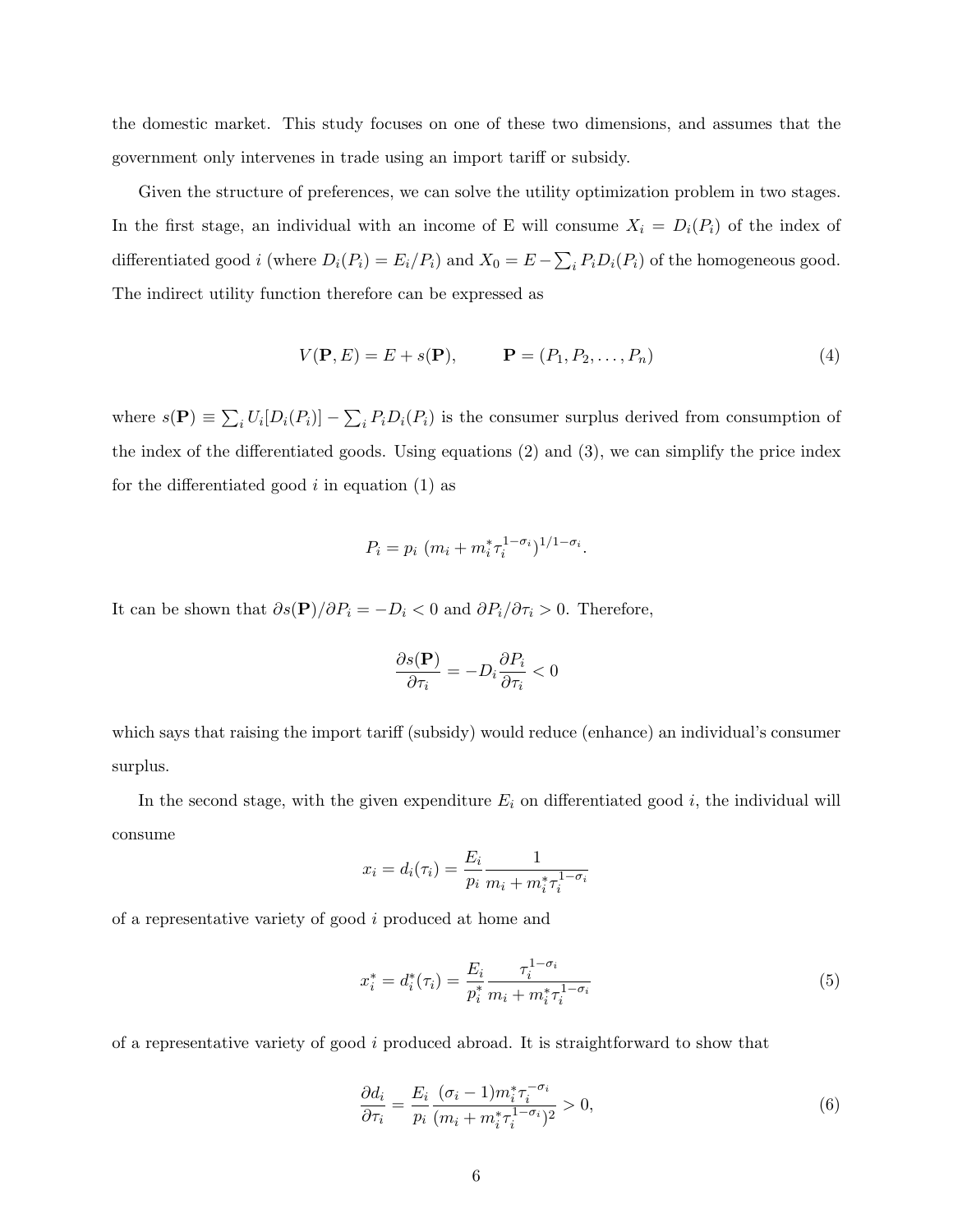and

$$
\frac{\partial d_i^*}{\partial \tau_i} = -\frac{E_i}{p_i^*} \frac{\tau_i^{1-\sigma_i} [\sigma_i m_i \tau_i^{-1} + m_i^* \tau_i^{-\sigma_i}]}{(m_i + m_i^* \tau_i^{1-\sigma_i})^2} < 0. \tag{7}
$$

Therefore, a higher tariff (subsidy) in industry  $i$  raises (lowers) the market shares of the home produced varieties and lowers (raises) those of foreign varieties.

Take any tariff level or subsidy rate imposed abroad,  $\tau_i^*$ , as given. A representative home producer of differentiated good i will produce at the scale of

$$
y_i = N d_i(\tau_i) + N^* d_{if}(\tau_i^*)
$$

where  $N(N^*)$  is total population at home (abroad) and  $d_{if}$  is the foreign demand for a representative home variety of good  $i$ , which is a mirror image of equation  $(5)$ . Therefore, the aggregate reward to the specific factor used in producing good  $i$  is

$$
\Pi_i(\tau_i, \tau_i^*) = m_i(p_i - a_i)y_i.
$$

Since

$$
\frac{\partial \Pi_i}{\partial \tau_i} = m_i (p_i - a_i) N \frac{\partial d_i}{\partial \tau_i} > 0,
$$
\n(8)

a higher tariff (subsidy) in sector  $i$  benefits (hurts) the owners of the specific factor used in this sector.

The net revenue from all taxes and subsidies, expressed on a per capita basis, is given by

$$
r(\tau) = \sum_{i}^{n} m_{i}^{*}(\tau_{i} - 1)p_{i}d_{i}^{*}, \qquad \tau = (\tau_{1}, \tau_{2}, \ldots, \tau_{n}).
$$

It is assumed that the government redistributes the revenue uniformly to each individual. Therefore,  $r(\tau)$  is the net government transfer to each individual. Because

$$
\frac{\partial r}{\partial \tau_i} = m_i^* p_i d_i^* + m_i^* (\tau_i - 1) p_i \frac{\partial d_i^*}{\partial \tau_i} > 0 \quad \text{if } \tau_i \le 1,
$$

starting with free trade, a small increase in the tariff rate in any sector raises the transfer amount.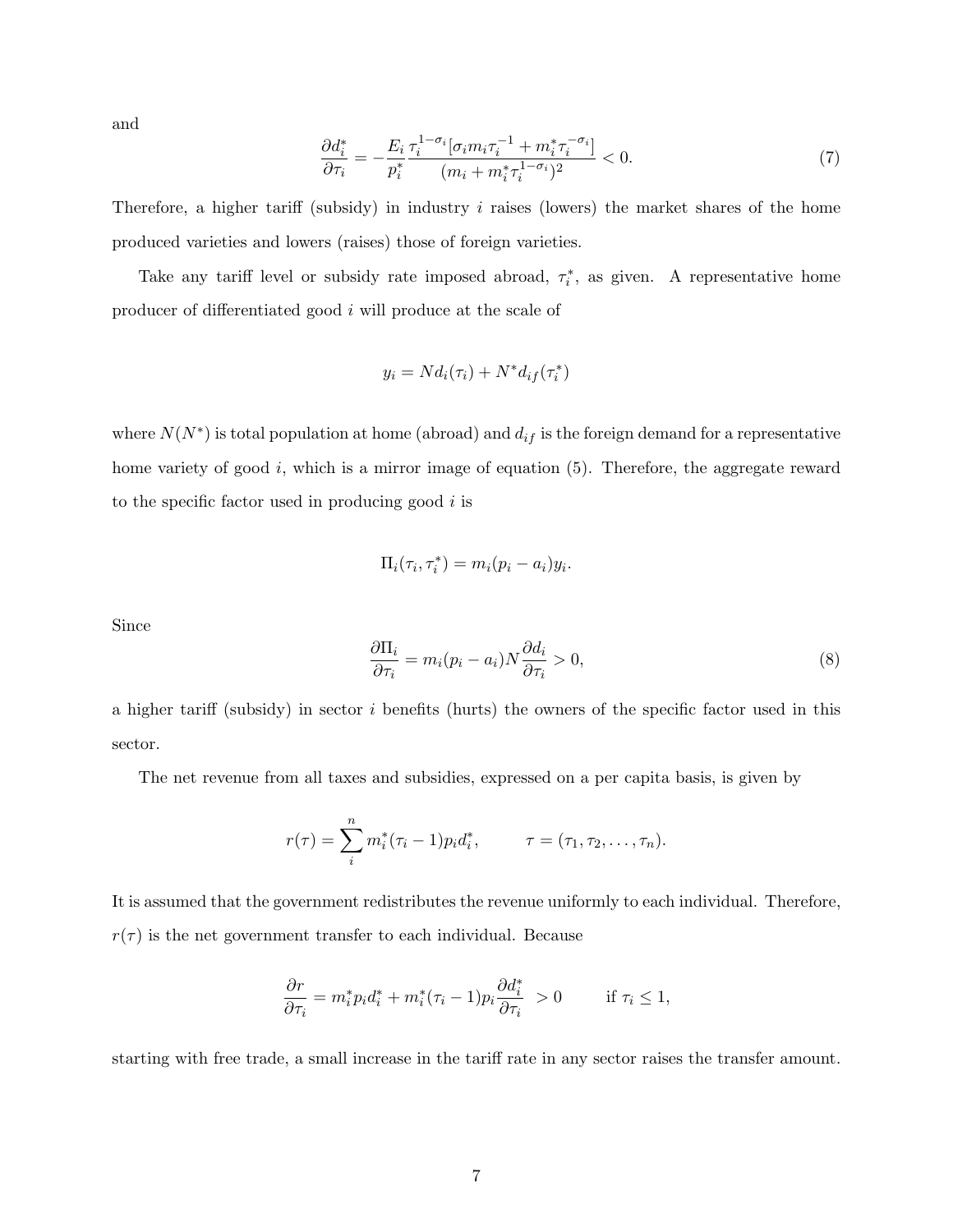However, with some manipulation, it can be shown that

$$
\frac{\partial r}{\partial \tau_i} + \frac{\partial s}{\partial \tau_i} = m_i^*(\tau_i - 1) p_i \frac{\partial d_i^*}{\partial \tau_i} \leq 0 \quad \text{when } \tau_i \geq 1.
$$
 (9)

That is, the consumer welfare (government transfer and consumer surplus combined) is highest at the free trade level. Therefore, a general consumer without claims to any specific factor would be hurt by any deviations from free trade.

In what follows, the political contribution framework of Grossman and Helpman (1994) will be briefly reviewed and applied to the present model, which allows us to investigate the endogenous tariff equilibrium in the next section.

As stated in equation (4), an individual's welfare depends on his income level and the consumer surplus he enjoys from the consumption of differentiated goods. A typical individual's income includes wages and government transfers, and possibly the reward from the ownership of some sector-specific input. It is assumed that claims to the specific inputs are indivisible and nontradable and individuals each own at most one type of specific factor. Given the fact that the owners of a certain specific factor have a common interest in protection for their sector, they may choose to unite their forces for political activity. It is assumed that in some exogenous set of sectors, denoted L, the owners of the specific factors have been able to organize themselves into lobby groups. These lobbies compete noncooperatively for the government's favor and propose contribution schedules,  $C_i(\tau)$ , contingent on the trade-policy vector set by the government,  $\tau$ , to maximize the joint welfare of their members.<sup>3</sup> The joint welfare of a lobby i,  $V_i$ , is its gross welfare  $W_i$  net of the contribution  $C_i$  made to the government. We observe that

$$
W_i(\tau) = l_i + \Pi_i(\tau_i) + \alpha_i N[r(\tau) + s(\tau)] \tag{10}
$$

where  $l_i$  is the total labor supply (and also the labor income) of owners of the specific input used in industry i and  $\alpha_i$  is the fraction of the population that owns some of this specific factor.<sup>4</sup>

Faced with the contribution schedules offered by the lobby groups, the government selects a

<sup>&</sup>lt;sup>3</sup>As will be seen immediately, a lobby's joint welfare is tied to other sectors' tariff rates as well as its own sector's. Therefore, a lobby will tailor its contribution schedule conditional on the whole vector of trade policies.

<sup>4</sup>Note that the total labor supply (population) of an industry and the lobby that represents it (the specific-factor owners) are potentially different. Equation (10) is only concerned with the welfare of the lobby members.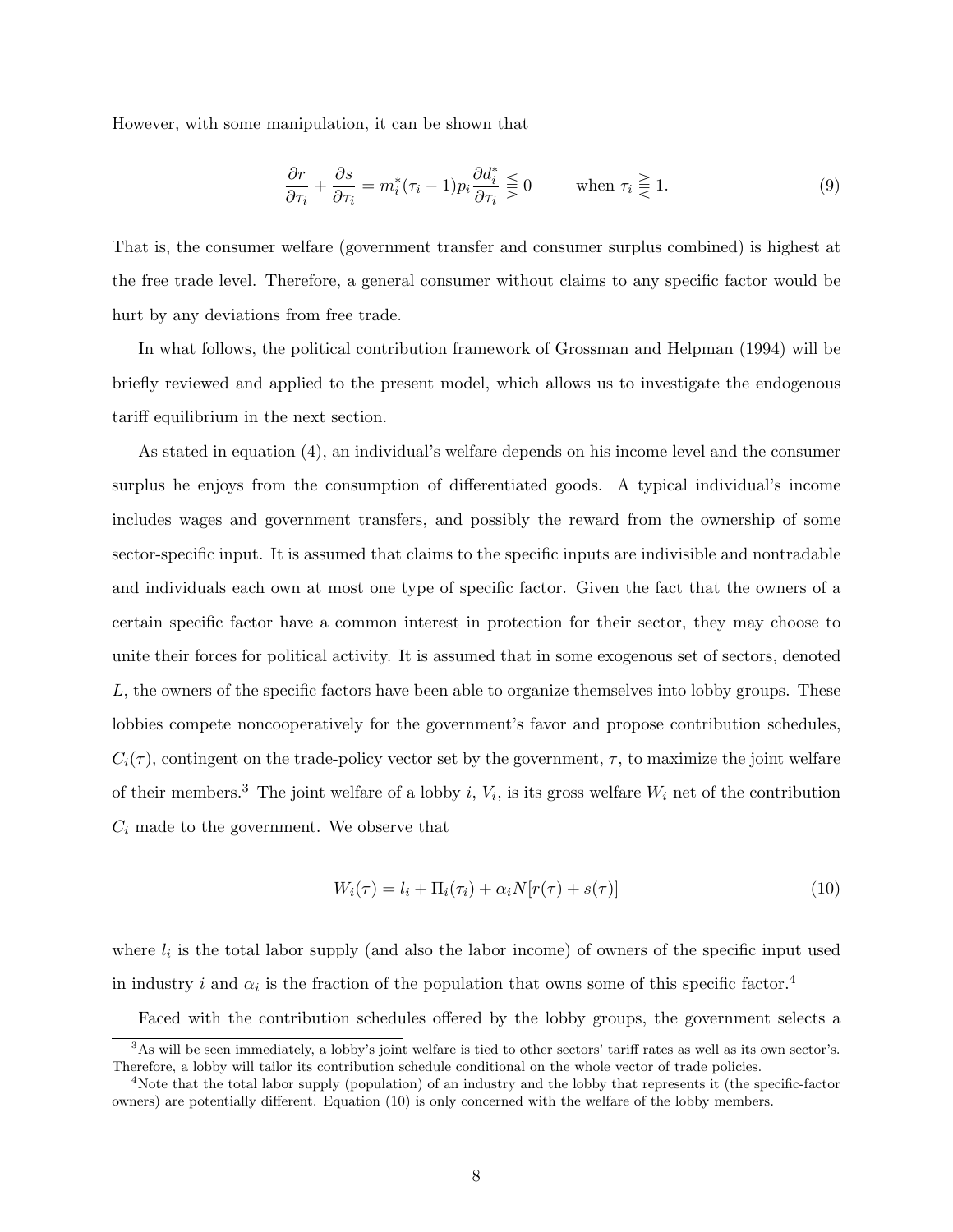trade-policy vector  $\tau$  to maximize the objective function,

$$
G = \sum_{i \in L} C_i(\tau) + aW(\tau) \qquad a \ge 0 \tag{11}
$$

where  $W$  is the aggregate, gross-of-contributions welfare and  $a$  is the weight that the government places on aggregate welfare relative to campaign contributions. Aggregate gross welfare is the sum of aggregate income, total tariff revenue, and consumer surplus; that is,

$$
W(\tau) = l + \sum_{i}^{n} \Pi_{i}(\tau_{i}) + N[r(\tau) + s(\tau)].
$$
\n(12)

To facilitate the exposition of tariff equilibrium later, I will take the stricter version of Grossman and Helpman (1994) in assuming that the contribution schedules are globally truthful. A contribution schedule is globally truthful if it everywhere reflects the true preference of a lobby. As shown in Grossman and Helpman (1994), if the contribution schedules are globally truthful, the government's objective function is equivalent to

$$
\tilde{G} = \sum_{i \in L} W_i(\tau) + aW(\tau). \tag{13}
$$

Let us first calculate the impact of marginal trade policy changes on the welfare of various lobbies. Using equations (8), (9), and (10), we find that for lobby i, a small increase in  $\tau_j$  will cause its welfare to change by

$$
\frac{\partial W_i}{\partial \tau_j} = \frac{\partial \Pi_i}{\partial \tau_j} + \alpha_i N \left[ \frac{\partial r}{\partial \tau_j} + \frac{\partial s}{\partial \tau_j} \right]
$$
  
=  $\delta_{ij} N m_j (p_j - a_j) \frac{\partial d_j}{\partial \tau_j} + \alpha_i N m_j^* (\tau_j - 1) p_j \frac{\partial d_j^*}{\partial \tau_j}$  (14)

where  $\delta_{ij}$  is an indicator variable which equals 1 if  $i = j$  and 0 otherwise. Equation (14) says that lobby *i* benefits from an increase in the protection of its own sector, but is hurt by any deviations from free trade in other sectors. Starting with free trade, a small increase in the protection of sector i would induce domestic consumers to switch demand away from imported varieties in sector i toward domestically produced varieties. This would increase domestic varieties' production and accordingly the profit income (aggregate reward) to the specific-factor owners in sector  $i$ . On the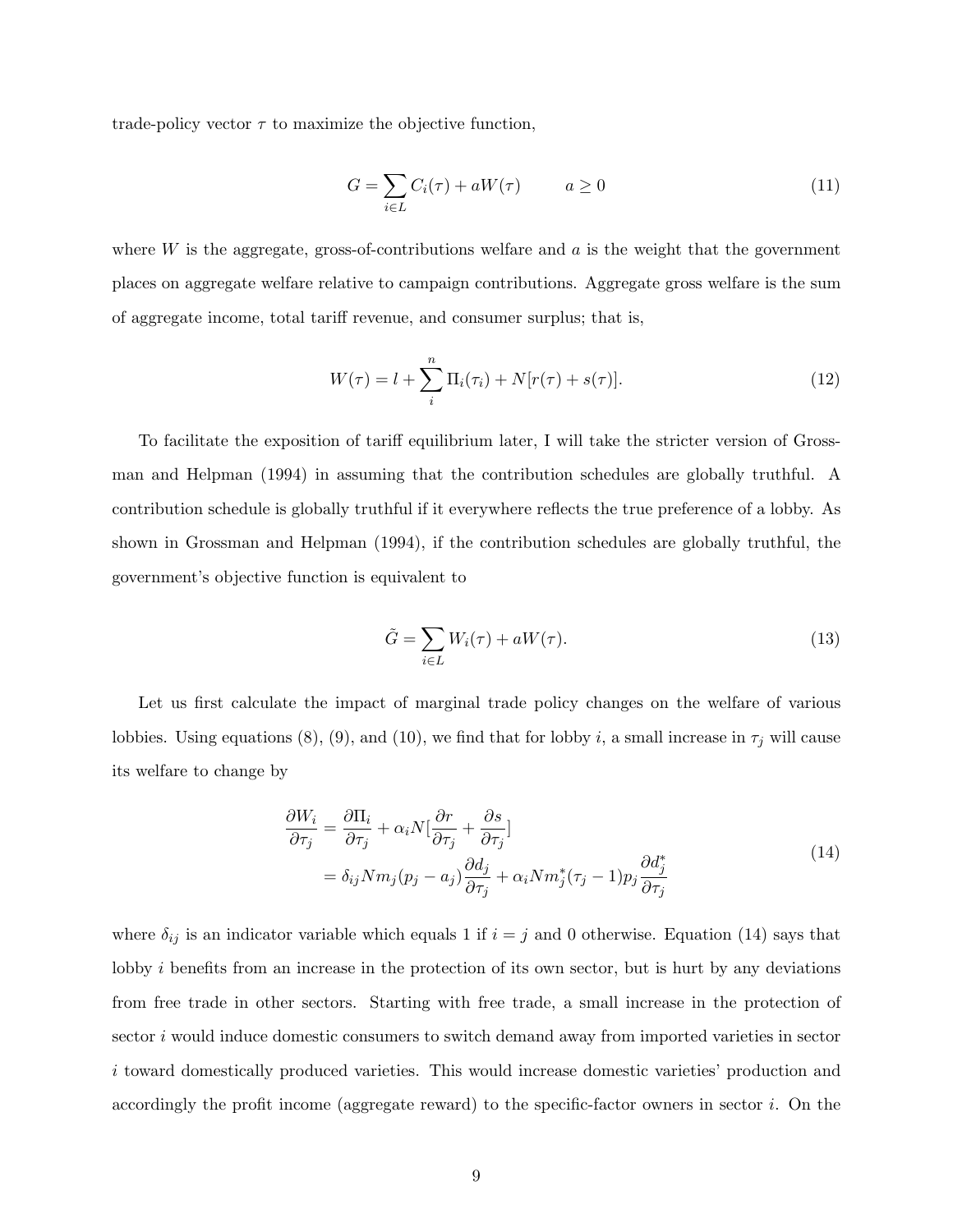other hand, for all other sectors, lobby  $i$  has only general interest as consumers in trade policies that would affect import prices in these sectors. We have seen in equation (9) that it is in the best interest of consumers that free trade be implemented, when both government transfers and consumer surplus are taken into account. Therefore, lobby i would prefer free trade in all sectors but its own.

Next, we sum the expression in (14) for all  $i \in L$  to obtain the joint impact on all lobbies of a marginal tariff change in sector  $j$ ,

$$
\sum_{i \in L} \frac{\partial W_i}{\partial \tau_j} = I_j N m_j (p_j - a_j) \frac{\partial d_j}{\partial \tau_j} + \alpha_L N m_j^* (\tau_j - 1) p_j \frac{\partial d_j^*}{\partial \tau_j}
$$
(15)

where  $I_j =$  $\overline{ }$  $i \in L$   $\delta_{ij}$  is an indicator variable that equals 1 if industry j is organized and 0 otherwise, while  $\alpha_L =$  $\overline{ }$  $i \in L \alpha_i$  is the fraction of the total population that is represented by a lobby. Equation (15) states that starting with free trade, lobby members as a group benefit from an increase in the tariff on any good that is produced by an organized sector, but are hurt by any deviations from free trade in all unorganized sectors. This together with equation (14) indicates that as lobbies each bid for a positive tariff in their own sectors but free trade in all other sectors, they jointly bid for import tariffs in all organized sectors but free trade in all unorganized sectors. This lobbying pattern for trade policies is different from that in Grossman and Helpman (1994), in which lobbying activity as a whole bids for import tariffs (or export subsidies) in all organized sectors but import subsidies (or export taxes) in all unorganized sectors.

Finally, let us calculate the effect of a marginal tariff change on aggregate welfare. Using equations  $(8)$ ,  $(9)$ , and  $(12)$ , we find that

$$
\frac{\partial W}{\partial \tau_j} = \sum_i^n \frac{\partial \Pi_i}{\partial \tau_j} + N[\frac{\partial r}{\partial \tau_j} + \frac{\partial s}{\partial \tau_j}]
$$
  
=  $N m_j (p_j - a_j) \frac{\partial d_j}{\partial \tau_j} + N m_j^* (\tau_j - 1) p_j \frac{\partial d_j^*}{\partial \tau_j}.$  (16)

Equation (16) says that starting with free trade in sector j, a small increase in  $\tau_j$  improves the national welfare because of the increase in profit. Therefore, if the incumbent government is not influenced by lobby activities and maximizes aggregate welfare when setting trade policies, the optimal tariffs would be positive for every sector. This differs from the benchmark trade policy in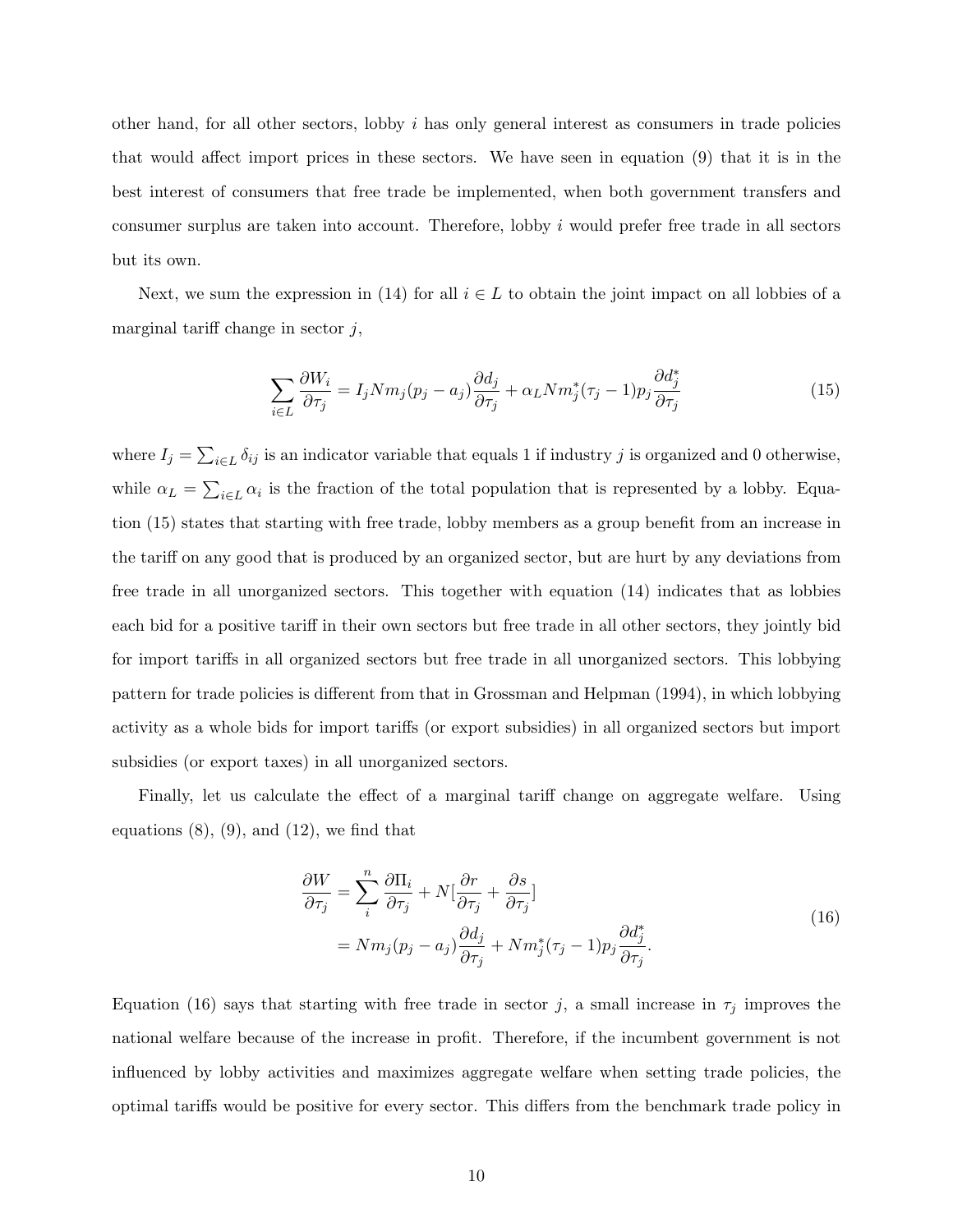Grossman and Helpman (1994) when the government is not politically motivated, as free trade in every sector is efficient for a small, competitive economy that is studied in their model.

## 3 The Endogenous Tariff Equilibrium

We are now ready to investigate the equilibrium trade policies that would emerge in the campaigncontribution framework with intra-industry trade. By using equations (15) and (16), we have

$$
\frac{\partial \tilde{G}}{\partial \tau_j} = \sum_{i \in L} \frac{\partial W_i}{\partial \tau_j} + a \frac{\partial W}{\partial \tau_j} \n= (I_j + a) N m_j (p_j - a_j) \frac{\partial d_j}{\partial \tau_j} + (\alpha_L + a) N m_j^* (\tau_j - 1) p_j \frac{\partial d_j^*}{\partial \tau_j}.
$$
\n(17)

The first order condition (FOC) for an equilibrium trade-policy vector  $\tau$  requires that  $\frac{\partial \tilde{G}}{\partial \tau_j} = 0$  for  $j = 1, 2, \ldots, n$ . When the equilibrium in a sector does exist, the tariff satisfies the following implicit function:

$$
\tau_j - 1 = \frac{(I_j + a)m_j}{(\alpha_L + a)m_j^* \sigma_j} \frac{\frac{\partial d_j}{\partial \tau_j}}{-\frac{\partial d_j^*}{\partial \tau_j}}.
$$
\n(18)

However, as will be discussed later, an equilibrium tariff for an industry does not necessarily exist in certain circumstances, so to investigate the existence and the properties of the tariff that maximizes (13), let us rewrite  $\frac{\partial \tilde{G}}{\partial \tau_j}$  as

$$
\frac{\partial \tilde{G}}{\partial \tau_j} \equiv [R(\tau_j) - S(\tau_j)]Z(\tau_j), \text{ where}
$$
  
\n
$$
R(\tau_j) = -\frac{\partial d_j}{\partial \tau_j} / \frac{\partial d_j^*}{\partial \tau_j},
$$
  
\n
$$
S(\tau_j) = \frac{(\alpha_L + a)m_j^* \sigma_j}{(I_j + a)m_j} (\tau_j - 1),
$$
  
\n
$$
Z(\tau_j) = (I_j + a)Nm_j(p_j - a_j)(-\frac{\partial d_j^*}{\partial \tau_j}).
$$

 $R(\tau_j)$  is the ratio of the changes in the market sizes of a home variety relative to a foreign variety in industry j when  $\tau_j$  varies, while  $S(\tau_j)$  can be viewed as the ratio of the weights attached to the consumer welfare loss relative to the producer welfare gain. Since  $Z(\tau_j) > 0$ , the FOC is equivalent to  $R(\tau_j) = S(\tau_j)$ . When  $R(\tau_j) < S(\tau_j)$ , lowering  $\tau_j$  would increase the objective function  $\tilde{G}$ ; when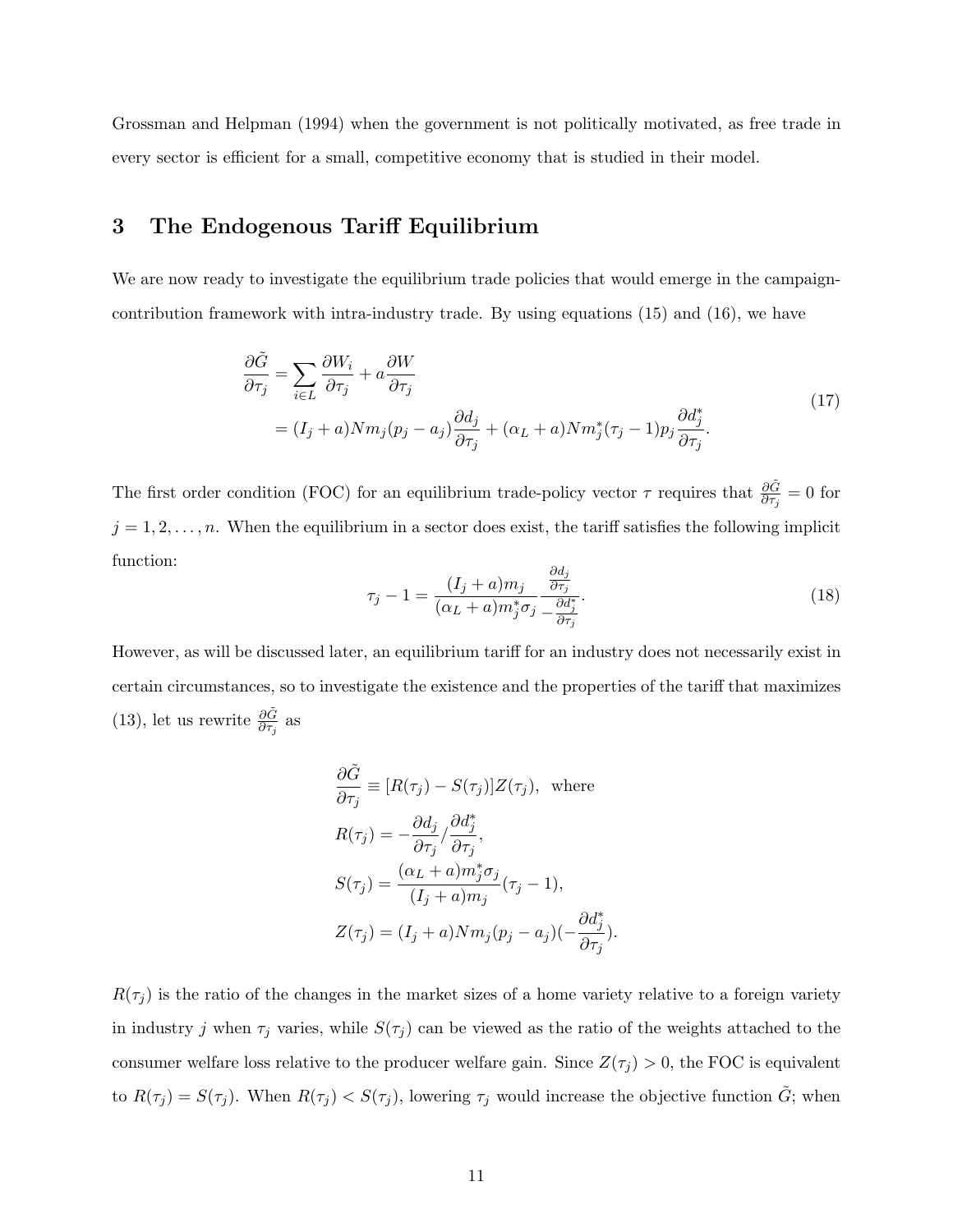$R(\tau_j) > S(\tau_j)$ , the opposite holds true. Given equations (6) and (7), we note that

$$
\begin{split} &R(\tau_j) = \frac{(\sigma_j - 1)m_j^*}{\sigma_j m_j \tau_j^{-1} + m_j^* \tau_j^{-\sigma_j}} > 0 \qquad \forall \tau_j > 0, \\ &\frac{\partial R}{\partial \tau_j} = \frac{\sigma_j (\sigma_j - 1)m_j^* (m_j \tau_j^{-2} + m_j^* \tau_j^{-\sigma_j - 1})}{(\sigma_j m_j \tau_j^{-1} + m_j^* \tau_j^{-\sigma_j})^2} > 0 \qquad \forall \tau_j > 0, \\ &\frac{\partial^2 R}{\partial \tau_j^2} = \frac{\sigma_j (\sigma_j - 1)^2 m_j^*^2 \tau_j^{-\sigma_j - 2} (m_j^* \tau_j^{-\sigma_j} - (\sigma_j - 2)m_j \tau_j^{-1})}{(\sigma_j m_j \tau_j^{-1} + m_j^* \tau_j^{-\sigma_j})^3} \gtrless 0. \end{split}
$$

We can also show that

$$
R(0) = 0, \lim_{\tau_j \to \infty} R(\tau_j) \to \infty;
$$
  

$$
\frac{\partial R}{\partial \tau_j}(0) = 0, \lim_{\tau_j \to \infty} \frac{\partial R}{\partial \tau_j}(\tau_j) = \frac{(\sigma_j - 1)m_j^*}{\sigma_j m_j}.
$$

Therefore,  $R(\tau_j)$  is a monotonic increasing function in  $\tau_j$  starting from zero and increasing toward infinity with the slope approaching  $\frac{(\sigma_j-1)m_j^*}{\sigma_jm_j}$  as  $\tau_j$  becomes large. Nevertheless, we are not sure about the curvature of  $R(\tau_j)$ . Intuitively speaking, when  $\tau_j$  increases, the demand for a domestic variety,  $d_j$ , increases, while the demand for a foreign variety,  $d_j^*$ , decreases. However, the rate of increase in  $d_j$  is bigger than the rate of decrease in  $d_j^*$ . Therefore, as  $\tau_j$  increases, R increases. However, the rate of the increase in  $R$  could be increasing, constant, or decreasing, depending on  $\tau_i$  and the parameters. This schedule is only influenced by the demand and production parameters and not by political factors, so it will stay the same as we alter the political scenarios.

On the other hand,  $S(\tau_j)$  is a linear function in  $\tau_j$  with  $S(1) = 0$  and a slope of  $\frac{(\alpha_L + a)m_j^* \sigma_j}{(L + a)m_j}$  $\frac{(I_i+a)m_j\sigma_j}{(I_j+a)m_j}$ , which depends on the parameters that characterize the political environment as well as the demand and production structure. Let  $S_o(\tau_j)$  and  $S_u(\tau_j)$  denote the schedule when the industry is "organized"  $(I_j = 1)$  and "unorganized"  $(I_j = 0)$ , respectively. In addition, it will serve as a benchmark to look at the schedule that corresponds to the circumstance where politics is not present and the government maximizes the general welfare. This is equivalent to setting  $\alpha_L = I_j = 0$  and thus  $S(\tau_j) = \frac{m_j^*\sigma_j}{m_j}$  $\frac{\mu_j \nu_j}{m_j}(\tau_j - 1)$ . Let  $S_b(\tau_j)$  denote this schedule. In sum, the corresponding equations of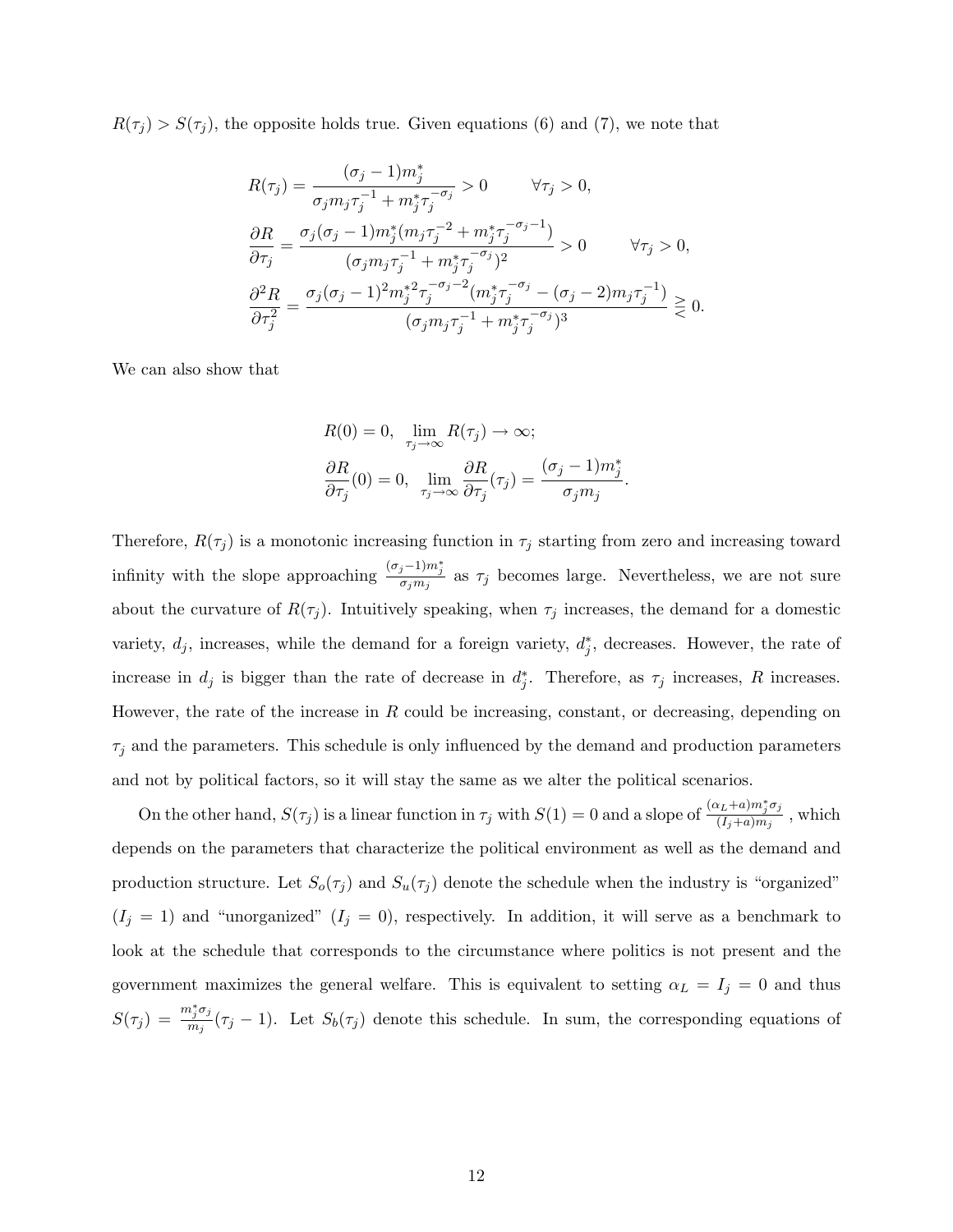$S(\tau_j)$  in different political scenarios are:

$$
S_u(\tau_j) = \frac{(\alpha_L + a)m_j^* \sigma_j}{am_j} (\tau_j - 1),
$$
  
\n
$$
S_b(\tau_j) = \frac{m_j^* \sigma_j}{m_j} (\tau_j - 1),
$$
  
\n
$$
S_o(\tau_j) = \frac{(\alpha_L + a)m_j^* \sigma_j}{(1 + a)m_j} (\tau_j - 1).
$$
\n(19)

### 3.1 The Small Industry Equilibrium

When an industry is "small" such that the number of varieties produced at home relative to the rest of the world is negligible  $(\frac{m_j}{m_j^*} \to 0)$ , the corresponding  $R(\tau_j)$  schedule becomes strictly convex. To see this, note that

as 
$$
\frac{m_j}{m_j^*} \to 0
$$
,  $R(\tau_j) \to (\sigma_j - 1)\tau_j^{\sigma_j}$ ,

which is a strictly convex function of  $\tau_j$ . On the other hand, the schedules,  $S_u, S_b, S_o$ , all converge to the vertical line which passes through  $\tau_j = 1$ . Since  $0 < R(1) = \sigma_j - 1 < \infty$ , it must be the case that  $R(\tau_j)$  and  $S(\tau_j)$  intersect once at  $\tau_j = 1$  and we have a unique equilibrium  $\tau_j = 1$ . This is illustrated in Figure 1.

Therefore, when the number of varieties produced at home relative to the rest of the world in an industry is negligible, the industry can not secure any import protection from the government, regardless of whether the government has the national interest in mind or is politically motivated. Intuitively speaking, although a rise in the tariff on a certain industry benefits the producers of home varieties, it hurts the consumers who deem the home varieties as imperfect substitutes for the foreign varieties. When the number of varieties produced at home is negligible relative to the rest of the world, the gain in profit by raising the tariff is overwhelmed by the loss in the consumer welfare. This is true even when the government takes the lobbies' interests into account and weighs the production gain proportionately more against the consumer loss, as indicated in equation (17). Therefore, free trade is optimal for such a "small" industry with a negligible share of world production, whether the government is politically influenced or not.

In general, it can be shown that as the number of varieties produced at home relative to the rest of the world in an industry decreases  $(\frac{m_j}{m_j^*} \downarrow)$ , the endogenous tariff level as in equation (18) decreases. In other words, a larger industry will receive higher protection, regardless of whether the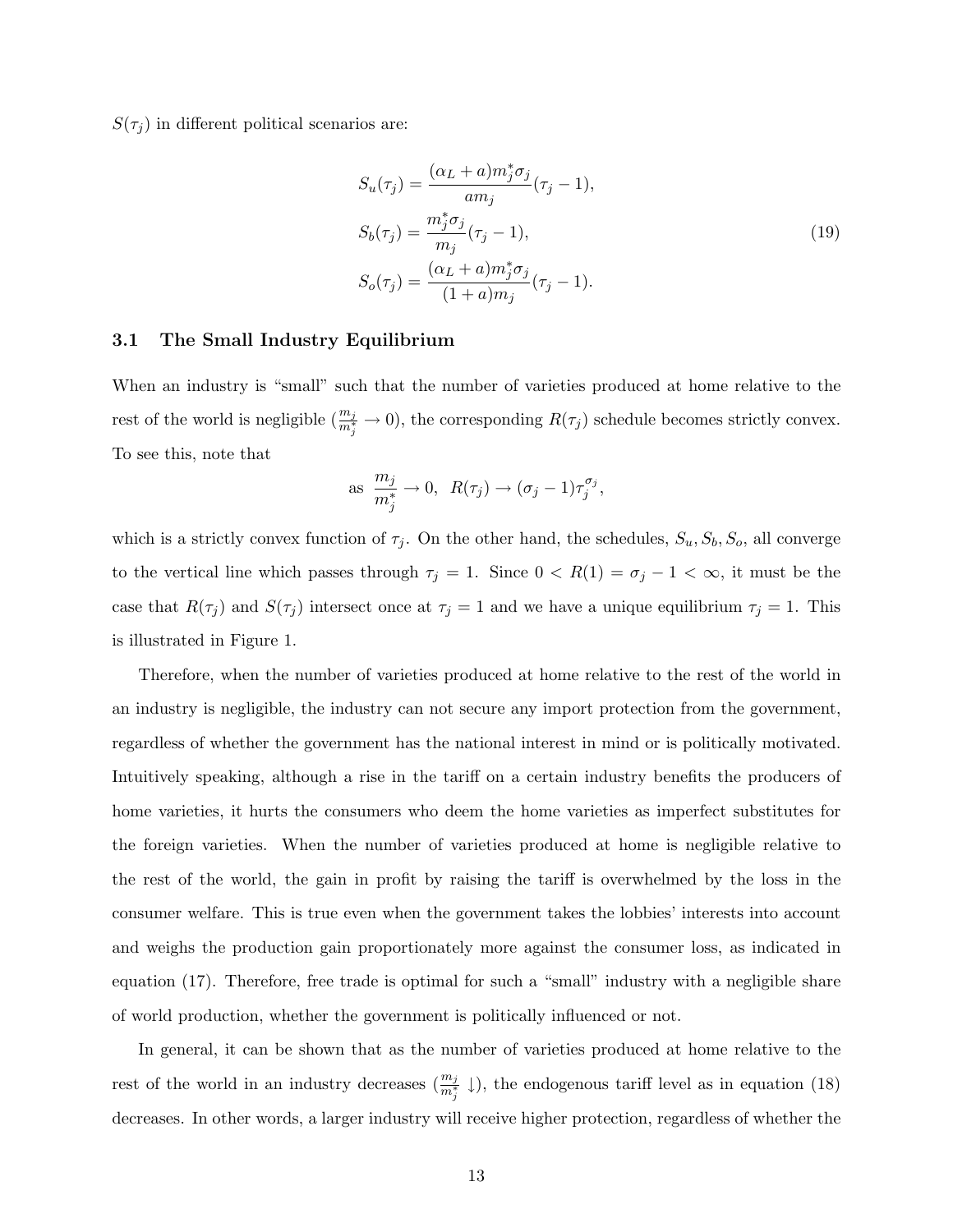industry is represented by a lobby group or not. In Grossman and Helpman (1994), however, this is only true for organized sectors. When an organized sector has a larger domestic output relative to imports, it is protected by higher import tariffs. The size effect works in the opposite direction if the sector is unorganized. The larger is an unorganized industry relative to its imports, the bigger is the magnitude of negative protection (import subsidies) it will receive.

### 3.2 The General Tariff Equilibrium

This section studies the general pattern of protection when the number of varieties produced at home relative to the rest of the world in an industry is not negligible.

As a benchmark, let us start by investigating the optimal tariff level when political activities are not present and the government is benevolent. It can be shown that  $\frac{\partial R}{\partial \tau_j} < \frac{\partial S_b}{\partial \tau_j}$  $\frac{\partial S_b}{\partial \tau_j}$  for all  $\tau_j > 0$ . Therefore,  $R(\tau_j)$  and  $S_b(\tau_j)$  intersect at a single point. Let  $\tau_j^b$  denote the corresponding tariff. This scenario is illustrated in Figure 2. Depending on the demand and production parameters, there are other even more wiggly shapes that are possible for the schedule  $R(\tau_j)$ , but the slope of  $R(\tau_j)$ should be always less than that of  $S_b(\tau_j)$ . Since  $R(\tau_j) > S_b(\tau_j)$  for all  $\tau_j < \tau_j^b$  and  $R(\tau_j) < S_b(\tau_j)$ for all  $\tau_j > \tau_j^b$ ,  $\tilde{G}(\tau_j^b)$  is the local (and global) maximum and  $\tau_j^b$  is the optimal tariff. It is easy to see that  $R(1) - S_b(1) = \frac{(\sigma_j - 1)m_j^*}{\sigma_j m_j + m_j^*} > 0$ . Hence, the optimal tariff rate is strictly positive for an industry with non-negligible intra-industry trade. This verifies the observations made earlier on equation (16).

If instead political activities are present but the industry is unorganized, the relevant  $S(\tau_j)$ schedule is  $S_u(\tau_j)$ . Because  $S_u(\tau_j)$  has a bigger slope than  $S_b(\tau_j)$ , it follows that  $\frac{\partial R}{\partial \tau_j} < \frac{\partial S_u}{\partial \tau_j}$  $\frac{\partial S_u}{\partial \tau_j}$  for all  $\tau_j > 0$ . Moreover, it is again true that  $R(1) - S_u(1) = \frac{(\sigma_j - 1)m_j^*}{\sigma_j m_j + m_j^*} > 0$ . Hence, the equilibrium tariff for an unorganized industry,  $\tau_j^u$ , is unique and the tariff rate is strictly positive as shown in Figure 3. However, the protection is less than the optimal tariff level the industry would otherwise be granted by a benevolent government.

If the industry is *organized*, it is no longer necessarily true that  $\frac{\partial R}{\partial \tau_j} < \frac{\partial S_o}{\partial \tau_j}$  $\frac{\partial S_o}{\partial \tau_j}$  for all  $\tau_j > 0$ . Therefore, an equilibrium tariff in this sector does not necessarily exist. However, when an equilibrium does exist as in Figure 4, the tariff level,  $\tau_j^o$ , would be higher than that imposed by a benevolent government. To see this, observe that  $R(\tau_j^b) = S_b(\tau_j^b)$  and  $S_b(\tau_j) > S_o(\tau_j)$  for all  $\tau_j > 1$ , so it follows that  $R(\tau_j^b) > S_o(\tau_j^b)$ . As a result,  $\tau_j^o$  must be higher than  $\tau_j^b$ .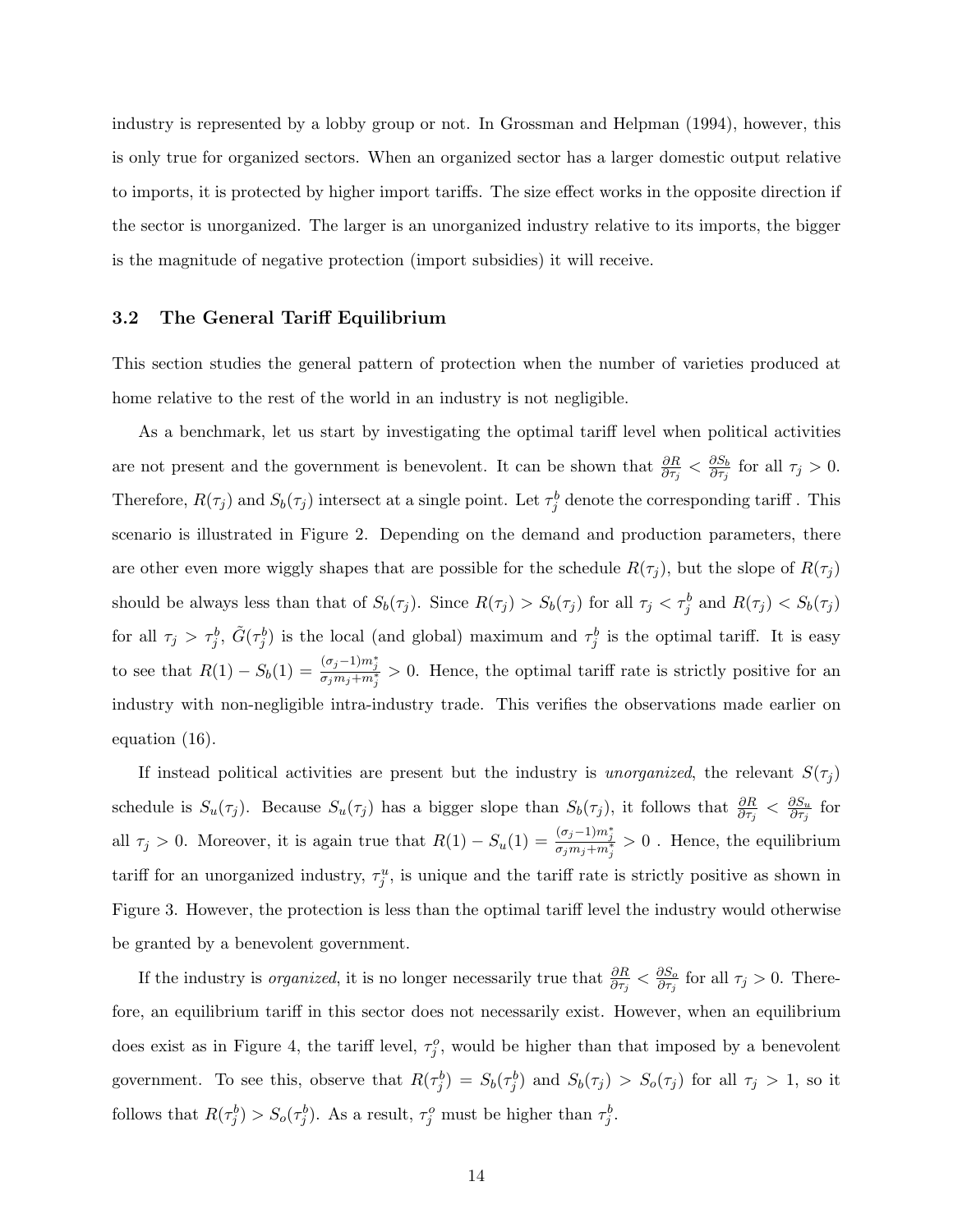The foregoing conclusion about the endogenous tariffs in unorganized and organized sectors relative to those imposed by a benevolent government is actually very intuitive. Recall from equations (15) and (16) that when contributions are the only consideration for the government, the lobbying forces as a whole would prompt the government to impose positive tariffs in organized sectors and free trade in unorganized sectors. On the other hand, when national welfare is the only concern, a benevolent government would prefer positive tariffs in all sectors. When both political and national interests are taken into account as in (17), these two forces would restrain each other and the end result is that the endogenous tariff in the unorganized sector falls below the benchmark tariff level while the endogenous tariff in the organized sector rises above the benchmark tariff level.

As the government puts more weight on the national interest  $(a \uparrow)$ , the endogenous tariffs in either organized or unorganized sectors approach the optimal tariff level imposed by a benevolent government. On the other hand, as the government puts more weight on campaign contributions, the endogenous tariffs approach the desired levels of the lobbies. To see this, look at equation (19) and Figure 5. As  $a \to \infty$ ,  $S_u(\tau_j)$  and  $S_o(\tau_j)$  converge to  $S_b(\tau_j)$  and we have  $\tau_j^u$  and  $\tau_j^o$  converge to  $\tau_j^b$ . In contrast, as  $a \to 0$ ,  $S_u(\tau_j)$  and  $S_o(\tau_j)$  diverge with the former approaching the vertical line and the latter approaching  $\frac{\alpha_L m_j^* \sigma_j}{m}$  $\frac{m_j \sigma_j}{m_j}(\tau_j - 1)$ , which is the flattest possible line for  $S_o(\tau_j)$  in a given industry. Therefore, we have  $\tau_j^u$  converge to the free trade level and  $\tau_j^o$  converge to its highest possible level, which is the desired result of the lobbies.

In addition to the weight the government places on aggregate welfare, the protection pattern across industries is also affected by the fraction of the population that is represented by a lobby. As the fraction becomes higher  $(\alpha_L \to 1)$ , the emphasis on the loss in consumer welfare as in equation (17) rises in the government's decision. Therefore, the tariffs in each sector would be reduced. The opposite is true when the fraction draws close to 0. This can be illustrated with equation (19) and Figure 6. As  $\alpha_L \to 1$ ,  $S_u(\tau_j)$  and  $S_o(\tau_j)$  pivot to the left with the former approaching  $\frac{(1+a)m_j^*\sigma_j}{am}$  $\frac{a_j m_j \sigma_j}{am_j}(\tau_j-1)$  and the latter approaching  $S_b(\tau_j)$ . Therefore, both  $\tau_j^u$  and  $\tau_j^o$  decrease with  $\tau_j^o$  converging to  $\tau_j^b$ . In contrast, as  $\alpha_L \to 0$ ,  $S_u(\tau_j)$  and  $S_o(\tau_j)$  pivot to the right with the former approaching  $S_b(\tau_j)$  and the latter approaching  $\frac{am_j^* \sigma_j}{(1+a)m}$  $\frac{am_j\sigma_j}{(1+a)m_j}(\tau_j-1)$ . Hence, both  $\tau_j^u$  and  $\tau_j^o$ increase with  $\tau_j^u$  converging to  $\tau_j^b$ .

Therefore, the protection provided to all unorganized (organized) industries increase (fall) with the relative weight the government attaches to aggregate welfare vis- $\lambda$ -vis campaign contributions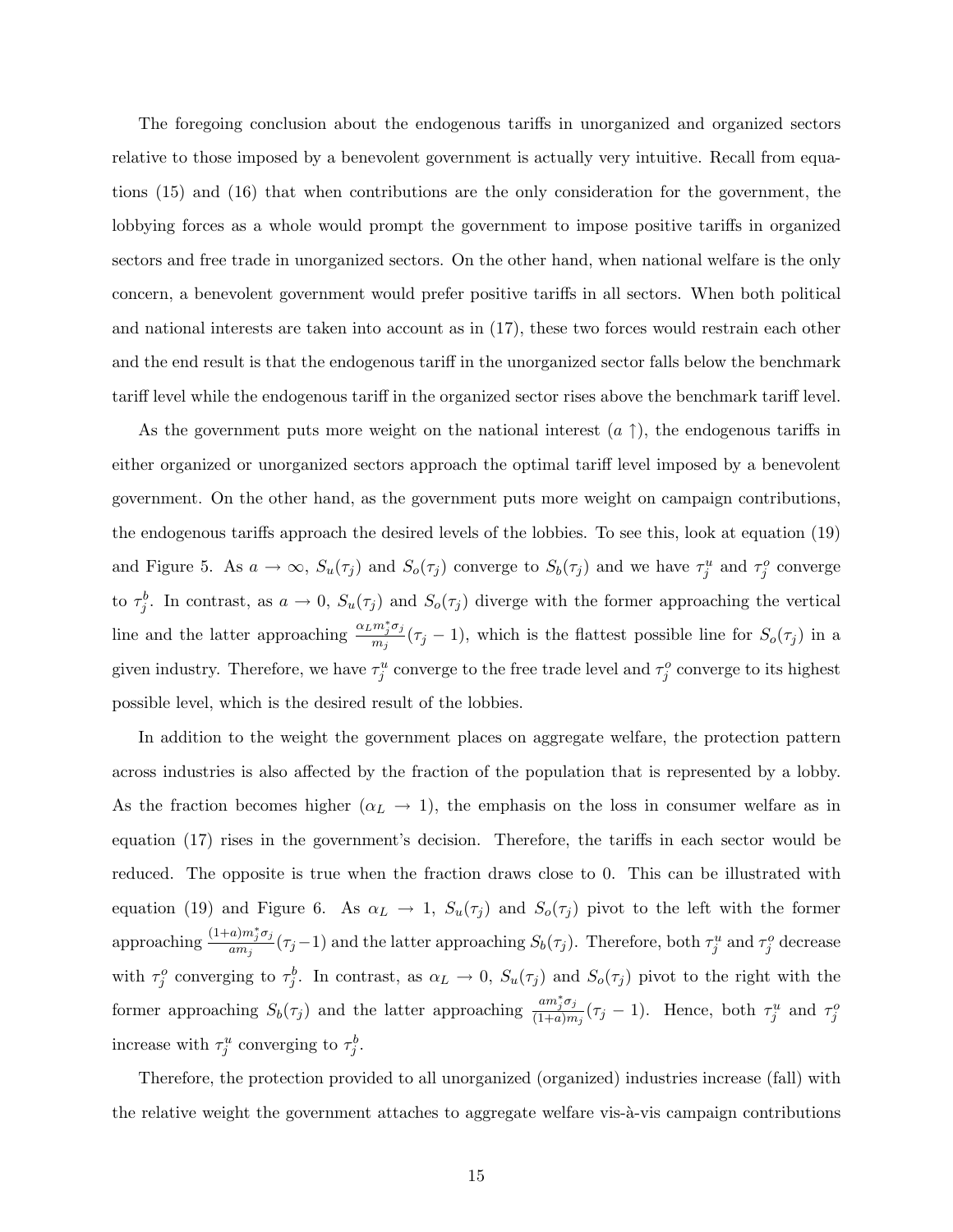and fall with the fraction of the population that belongs to an organized lobby group.

It is interesting to note that the endogenous protection pattern that emerges from this study actually parallels that of Grossman and Helpman (1994) very much, if we adjust for the difference in the benchmark (optimal) tariff levels, which are free trade in Grossman and Helpman (1994) for a small competitive economy and positive tariffs in the current study with monopolistic competition. Under both economic structures, the protection levels for organized sectors are higher than the benchmark level while they are lower than the benchmark level for all unorganized sectors. As the government places less weight on aggregate welfare relative to campaign contributions, the more will the endogenous tariff levels in both organized and unorganized sectors diverge from the benchmark tariff level. Otherwise, they will converge toward the benchmark. Moreover, it is also true under both economic structures that protection levels in all sectors decrease with the fraction of the population that belongs to a lobby group. Overall, therefore, we can conclude that the endogenous protection pattern under monopolistic competition with intra-industry trade compares similarly to that of perfect competition with inter-industry trade once we adjust for the difference in their benchmark optimal tariff levels.

Our last task is to explore the condition that guarantees the existence of a political equilibrium tariff in an organized sector under the economic structure of monopolistic competition and intraindustry trade.

**PROPOSITION** 1 The endogenous tariff for an organized industry j exists if  $\frac{\partial R}{\partial \tau_j} < \frac{\partial S_o}{\partial \tau_j}$  $\frac{\partial S_o}{\partial \tau_j}$  as  $\tau_j \to \infty$ , or equivalently  $\frac{\sigma_j-1}{\sigma_j^2} < \frac{\alpha_L+a}{1+a}$ ; on the other hand, if  $\frac{\sigma_j-1}{\sigma_j^2} > \frac{\alpha_L+a}{1+a}$ , the endogenous tariff is explosive.

[PROOF]: Since  $R(\tau_j)$  is a strictly increasing function with  $R(0) = 0$  and  $S_o(\tau_j)$  is a linear function with  $S_o(1) = 0$ , if  $\frac{\partial R}{\partial \tau_j} < \frac{\partial S_o}{\partial \tau_j}$  $\frac{\partial S_o}{\partial \tau_j}$  as  $\tau_j \to \infty$ , the schedule  $R(\tau_j)$  must have intersected the schedule  $S_o(\tau_j)$  at an odd number of points and fall below it after the final intersection. Therefore, the highest tariff level that satisfies the FOC is bounded and corresponds to a local (and potentially a global) maximum of  $\tilde{G}(\tau_j)$ . The global maximum of  $\tilde{G}(\tau_j)$ , chosen among the local maxima, therefore exists and we have a finite endogenous tariff in the organized industry. The situation is illustrated in Figure 7. Since it is true that  $\lim_{\tau_j \to \infty} \frac{\partial R}{\partial \tau_i}$  $\frac{\partial R}{\partial \tau_j} = \frac{(\sigma_j - 1)m_j^*}{\sigma_j m_j}$  and  $\frac{\partial S_o}{\partial \tau_j} = \frac{(\alpha_L + a)m_j^* \sigma_j}{(1 + a)m_j}$  $\frac{\sum \pm a_j m_j \sigma_j}{(1+a)m_j}, \ \forall \tau_j,$ the condition that  $\lim_{\tau_j \to \infty} \frac{\partial R}{\partial \tau_j}$  $\frac{\partial R}{\partial \tau_j} < \frac{\partial S_o}{\partial \tau_j}$  $\frac{\partial S_o}{\partial \tau_j}$  is equivalent to  $\frac{(\sigma_j-1)m_j^*}{\sigma_jm_j} < \frac{(\alpha_L+a)m_j^*\sigma_j}{(1+a)m_j}$  $\frac{\sigma_j - 1}{(1+a)m_j}, \text{ or } \frac{\sigma_j - 1}{\sigma_i^2}$  $\frac{j-1}{\sigma_j^2} < \frac{\alpha_L + a}{1 + a}.$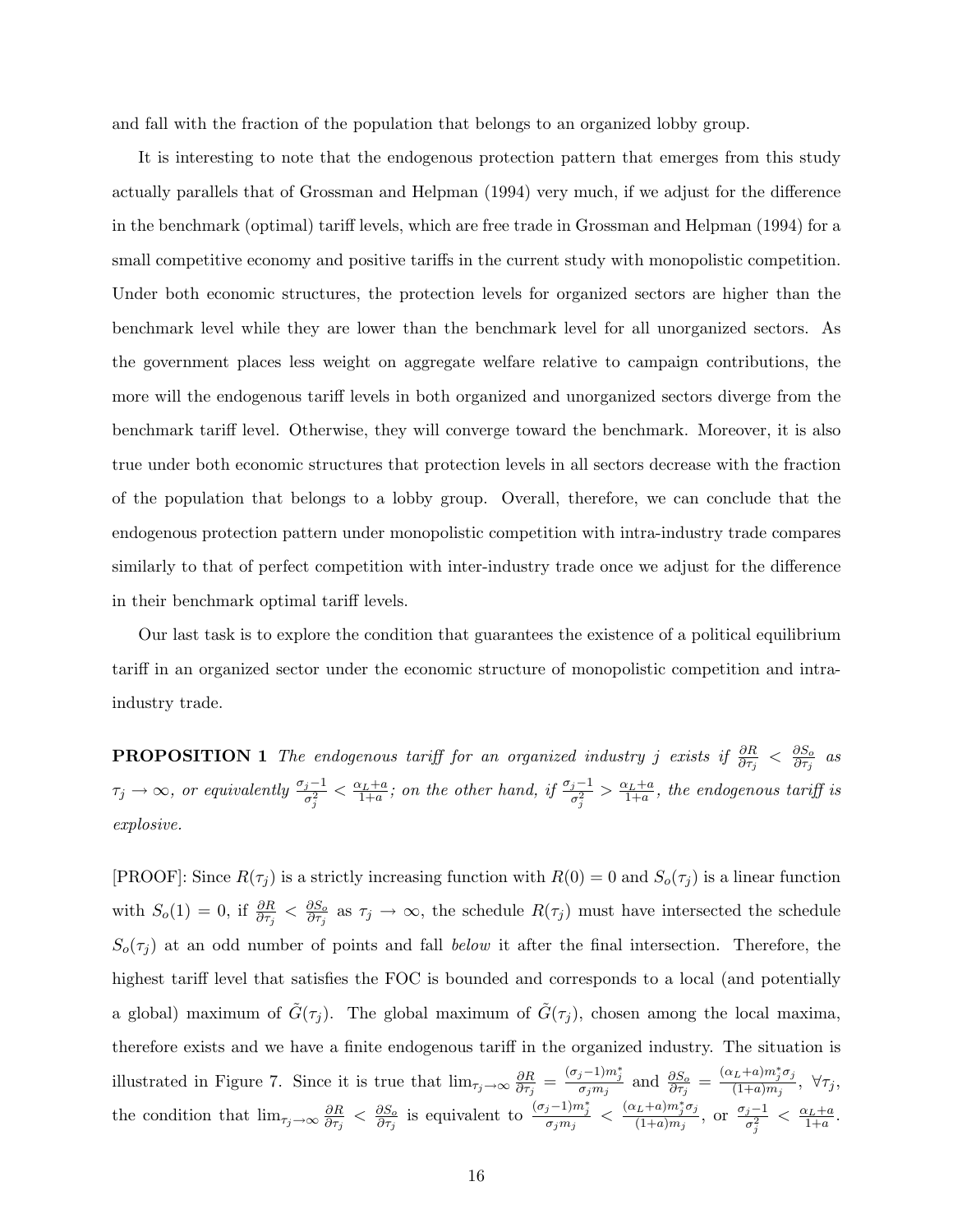On the other hand, if  $\frac{\partial R}{\partial \tau_j} > \frac{\partial S_o}{\partial \tau_j}$  $\frac{\partial S_o}{\partial \tau_j}$  as  $\tau_j \to \infty$ , or equivalently  $\frac{\sigma_j - 1}{\sigma_j^2} > \frac{\alpha_L + a}{1 + a}$ ,  $R(\tau_j)$  would rise above  $S_o(\tau_j)$  eventually. It follows that  $R(\tau_j) - S_o(\tau_j) > 0$  after the final intersection, and it is always beneficial to continue increasing the tariff. Therefore, the endogenous tariff level is unbounded and explosive. The situation is illustrated in Figure 8. Note that in either of the scenarios, the condition is "sufficient" but not "necessary", as when  $\frac{\sigma_j-1}{\sigma_j^2} = \frac{\alpha_L+a}{1+a}$ , the endogenous tariff could be either finite or explosive. Q.E.D.

Therefore, the endogenous tariff level for an *organized* industry might rise without limit. This happens when the condition  $\frac{\sigma_j-1}{\sigma_j^2} > \frac{\alpha_L+a}{1+a}$  in the model holds for an organized industry j. This condition depends on such demand and political parameters as the elasticity of substitution among varieties in this industry, the fraction of the population that is represented by a lobby, and the weight that the government places on aggregate welfare relative to campaign financing. The higher is the fraction of the population that is represented by a lobby and the higher is the weight on aggregate welfare in the government's objective function, the smaller is the possibility for such an explosive tariff.<sup>5</sup>

This is also very intuitive and ties closely to the observations made above on the effects of the parameters  $\alpha_L$  and a on the protection patterns. Both higher  $\alpha_L$  and higher a would raise the slope of  $S_o(\tau_j)$  and shift it toward  $S_b(\tau_j)$ . This makes it more possible to realize the condition,  $\frac{\partial R}{\partial \tau_j} < \frac{\partial S_o}{\partial \tau_j}$ ∂τ<sup>j</sup> as  $\tau_j \to \infty$ , and to have a finite endogenous tariff in an organized industry.

### 4 Conclusion

This paper investigates the political equilibrium of trade policy when economic structure is characterized by differentiated products and increasing returns to scale and there exists intra-industry trade. This is accomplished by embedding the Krugman (1980) model into the Ricardo-Viner specific-factors model and employing the political contribution framework of Grossman and Helpman (1994) to derive the endogenous tariff equilibrium.

The result shows that endogenous tariffs are positive for all industries with non-negligible shares of world production. However, the level of protection is less than the optimal tariff that would otherwise be imposed by a benevolent government if the industry is unorganized, and higher if

<sup>&</sup>lt;sup>5</sup>To see this, note that  $0 < \frac{\sigma_j - 1}{\sigma_j^2} < 1$ ,  $0 \leq \frac{\alpha_L + a}{1 + a} \leq 1$ ,  $\frac{\partial \{\frac{\alpha_L + a}{1 + a}\}}{\partial \{\alpha_L\}} > 0$ , and  $\frac{\partial \{\frac{\alpha_L + a}{1 + a}\}}{\partial \{\alpha\}} > 0$ .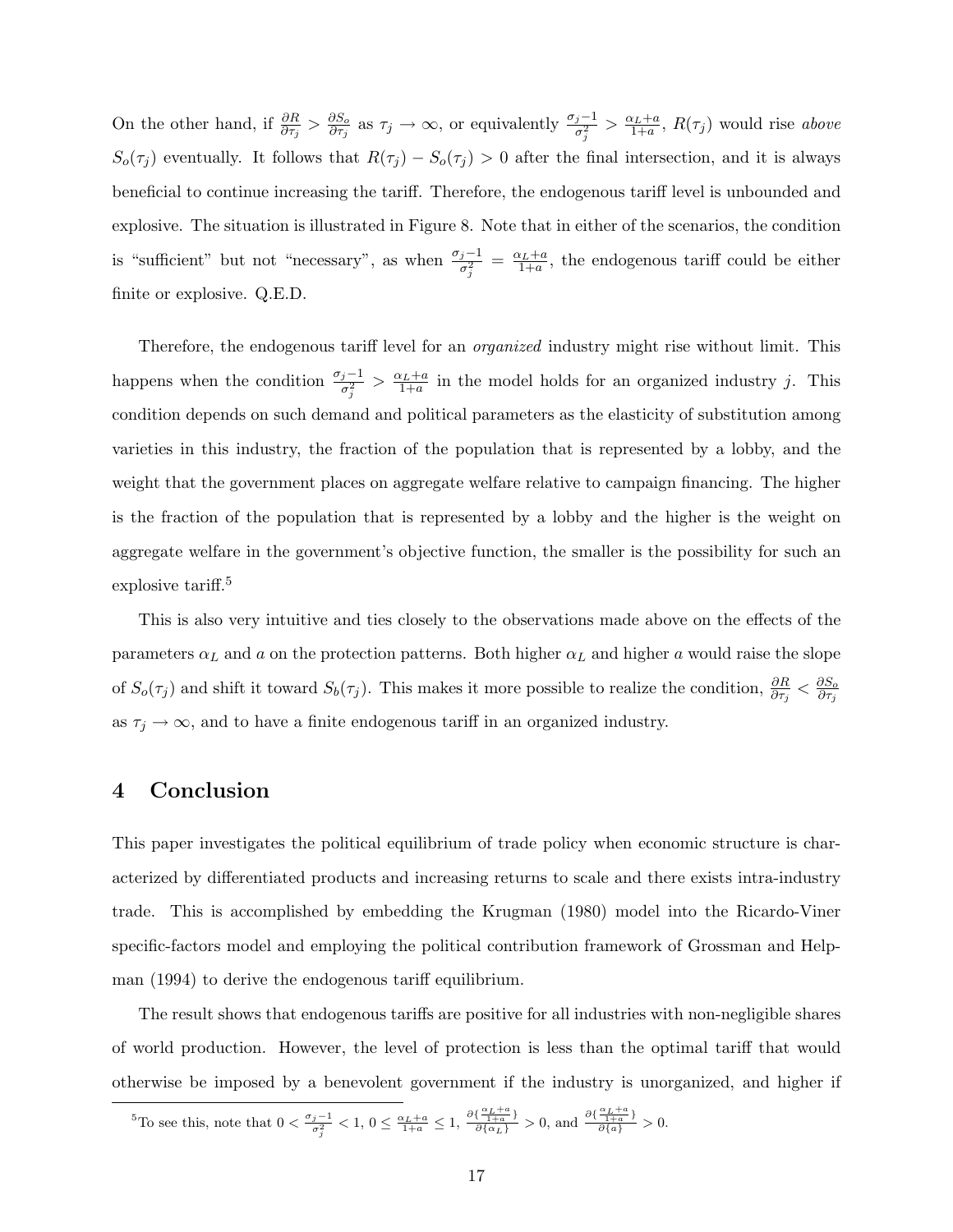the industry is organized. As the fraction of the population that belongs to an organized lobby group increases, the tariff in the sector decreases; the opposite is true when the fraction draws close to zero. The protection pattern across industries is also affected by the relative weight the government attaches to aggregate welfare vis-à-vis campaign contributions. As the relative weight increases, the endogenous tariffs in either organized or unorganized sectors converge to the optimal tariff levels that would otherwise be imposed by a benevolent government. On the other hand, as the government puts more weight on campaign contributions, the endogenous tariffs would diverge, with those in unorganized sectors approaching the free trade level and those in organized sectors approaching the desired levels of the lobbies.

The model also indicates that the political equilibrium of the tariff level in an organized industry might be explosive. The higher is the fraction of the population represented by a lobby and the higher is the weight the government places on aggregate welfare relative to campaign contributions, the smaller is the possibility for such an explosive tariff.

## References

- Dixit, Avinash K. and Joseph E. Stiglitz, 1977, Monopolistic Competition and Optimum Product Diversity, American Economic Review 67(3), 297-308.
- Findlay, Ronald and Stanislaw Wellisz, 1982, Endogenous Tariffs, the Political Economy of Trade Restrictions, and Welfare, in: Jagdish N. Bhagwati, ed., Import Competition and Response, Chicago: University of Chicago Press.
- Flam, Harry and Elhanan Helpman, 1987, Industrial Policy under Monopolistic Competition, Journal of International Economics 22, 79-102.
- Gros, Daniel, 1987, A Note on the Optimal Tariff, Retaliation and the Welfare Loss from Tariff Wars in a Framework with Intra-industry Trade, Journal of International Economics 23, 357-367.
- Grossman, Gene M. and Elhanan Helpman, 1994, Protection for sale, American Economic Review 84(4), 833-850.
- Helpman, Elhanan and Paul R. Krugman, 1989, Trade Policy and Market Structure, Cambridge: The MIT Press.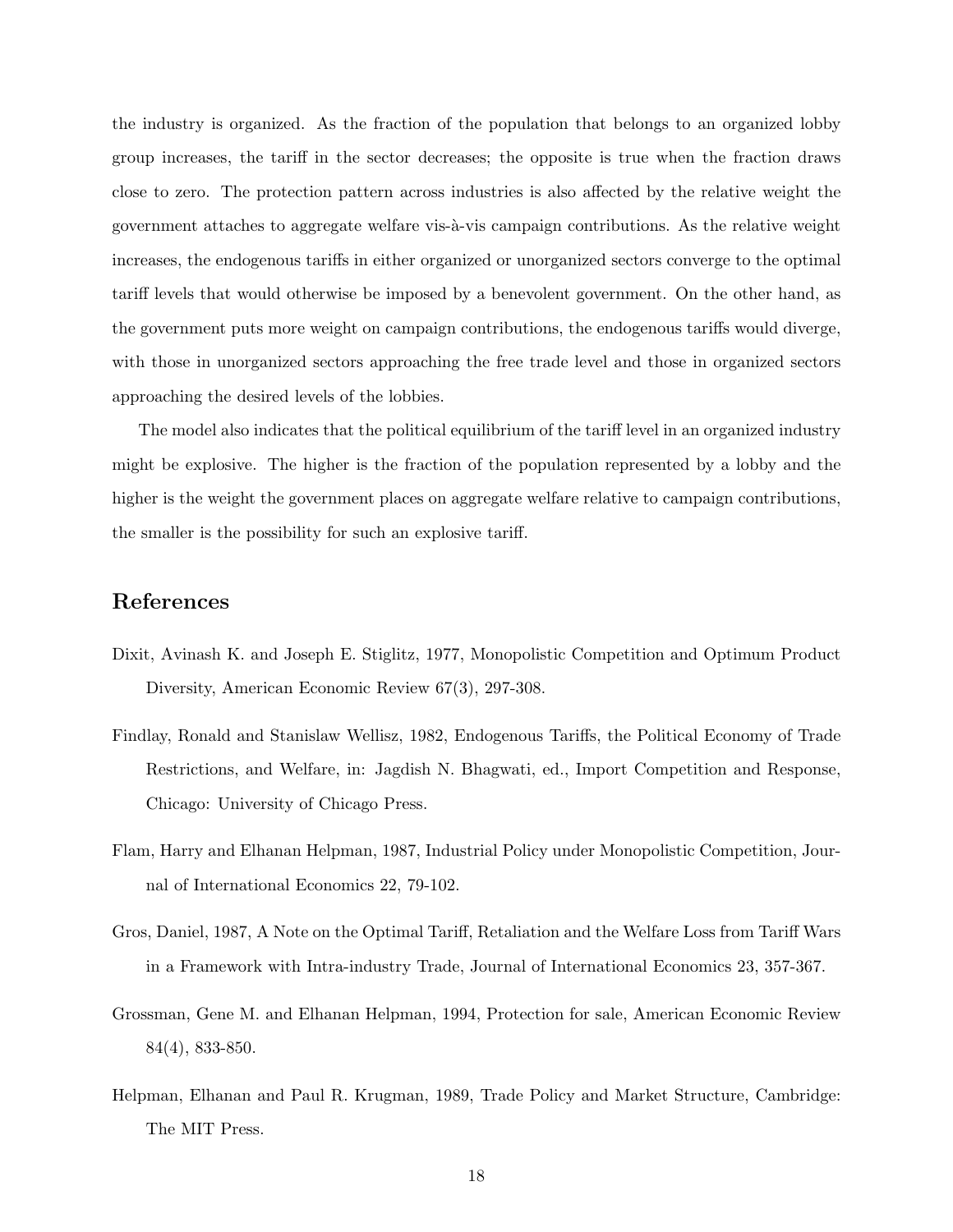- Hillman, Arye L., 1982, Declining Industries and Political-Support Protectionist Motives, American Economic Review 72(5), 1180-1187.
- Jones, Ronald W., 1975, Income Distribution and Effective Protection in a Multicommodity Trade Model, Journal of Economic Theory 11, 1-15.
- Krugman, Paul, 1980, Scale Economies, Product Differentiation, and the Pattern of Trade, American Economic Review 70(5), 950-959.
- Krugman, Paul, 1981, Intraindustry Specialization and the Gains from Trade, Journal of Political Economy 89(5), 959-973.
- Magee, Stephen P., William A. Brock, and Leslie Young, 1989, Black Hole Tariffs and Endogenous Policy Theory, Cambridge: Cambridge University Press.
- Mayer, Wolfgang, 1984, Endogenous Tariff Formation, American Economic Review 74(5), 970-985.
- Rodrik, Dani, 1995, Political Economy of Trade Policy, in: Gene M. Grossman and Kenneth Rogoff, eds., Handbook of International Economics, Vol. 3, Amsterdam: North-Holland, 1457-1494.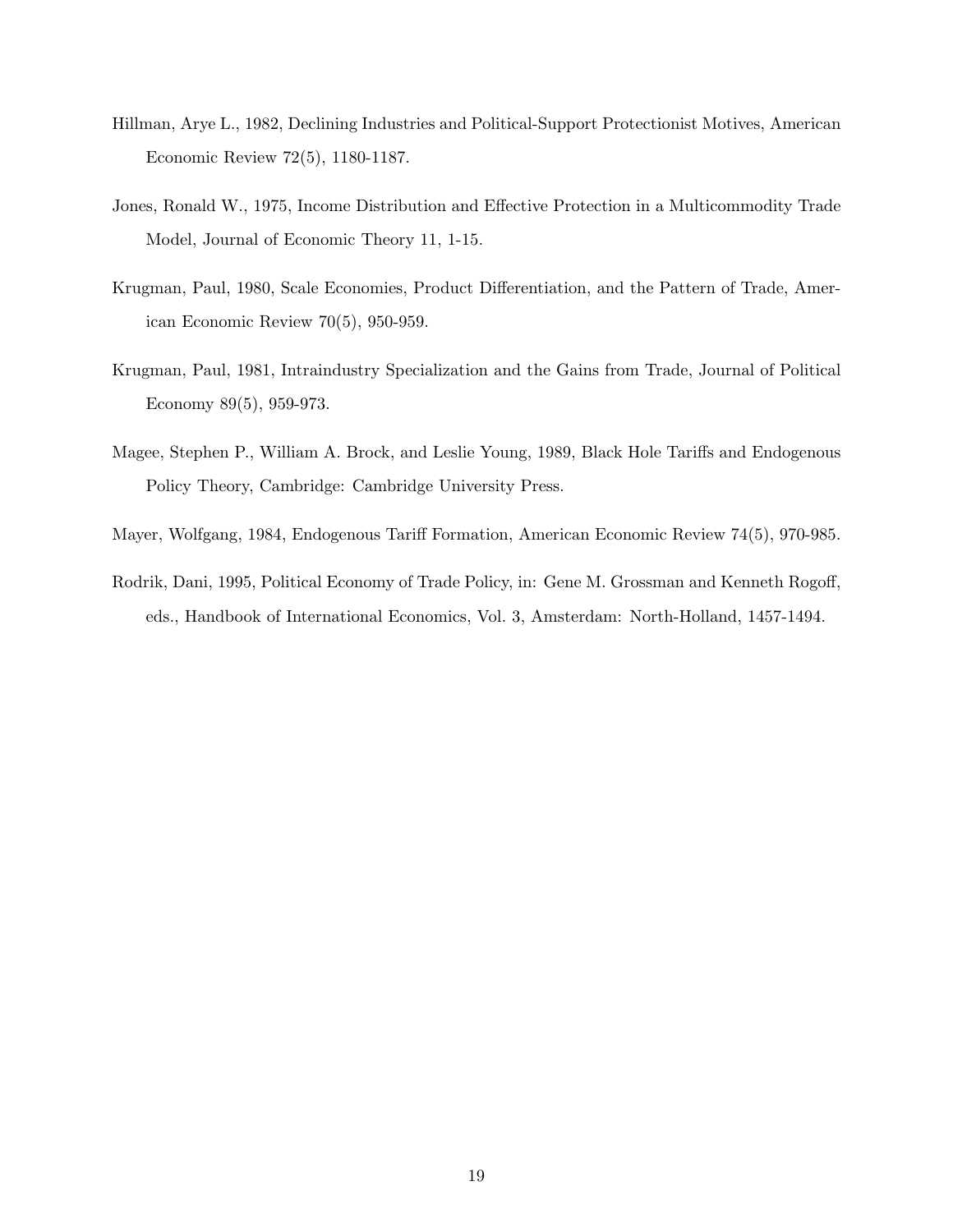Figure 1: Endogenous Tariff in Small-Industry Case  $(\frac{m_j}{m_j^*} \to 0)$ 



Figure 2: Optimal Tariff in No-Politics Case

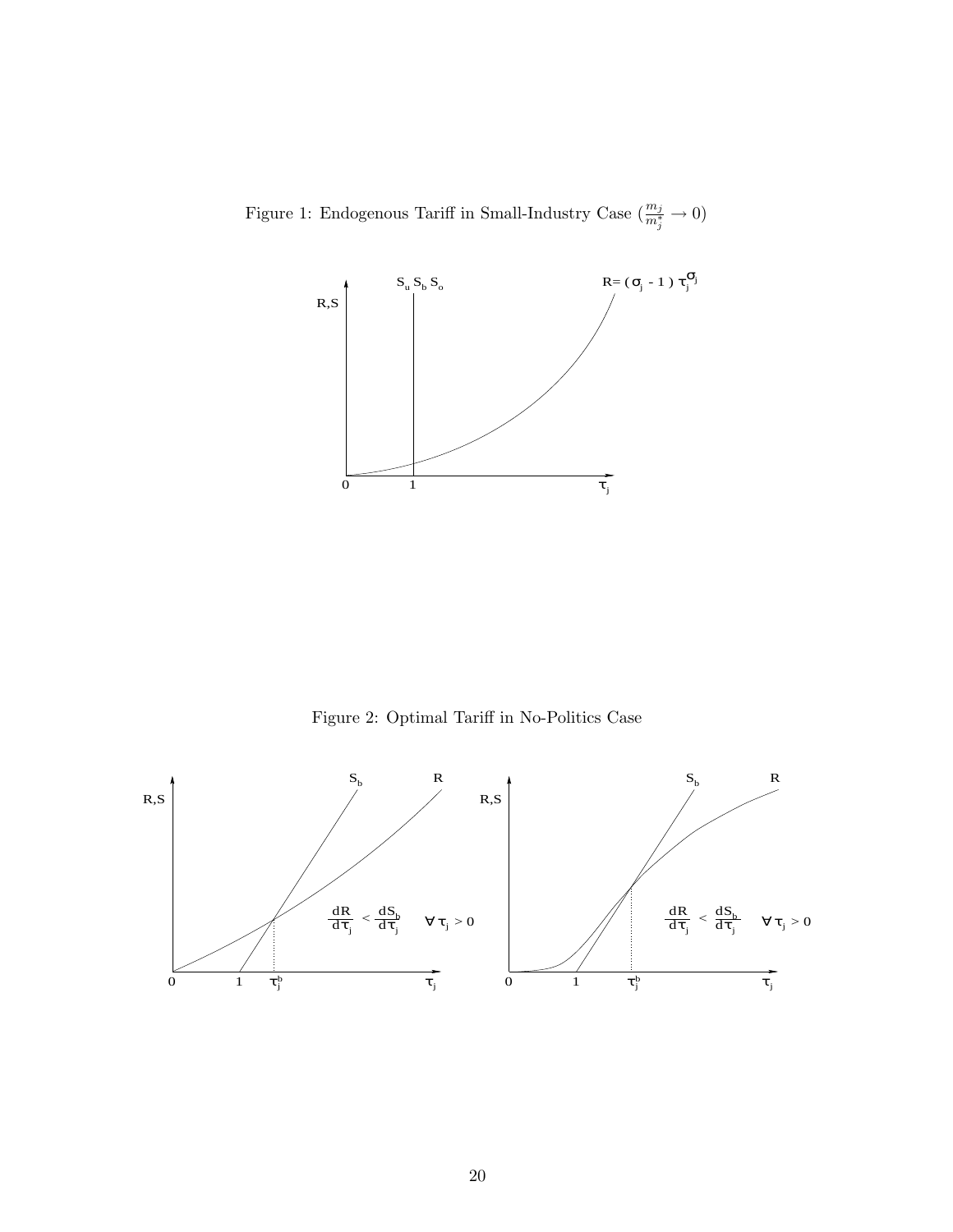



Figure 4: Endogenous Tariff in Organized Sector when a unique equilibrium exists



Figure 5: Endogenous Tariffs as a varies